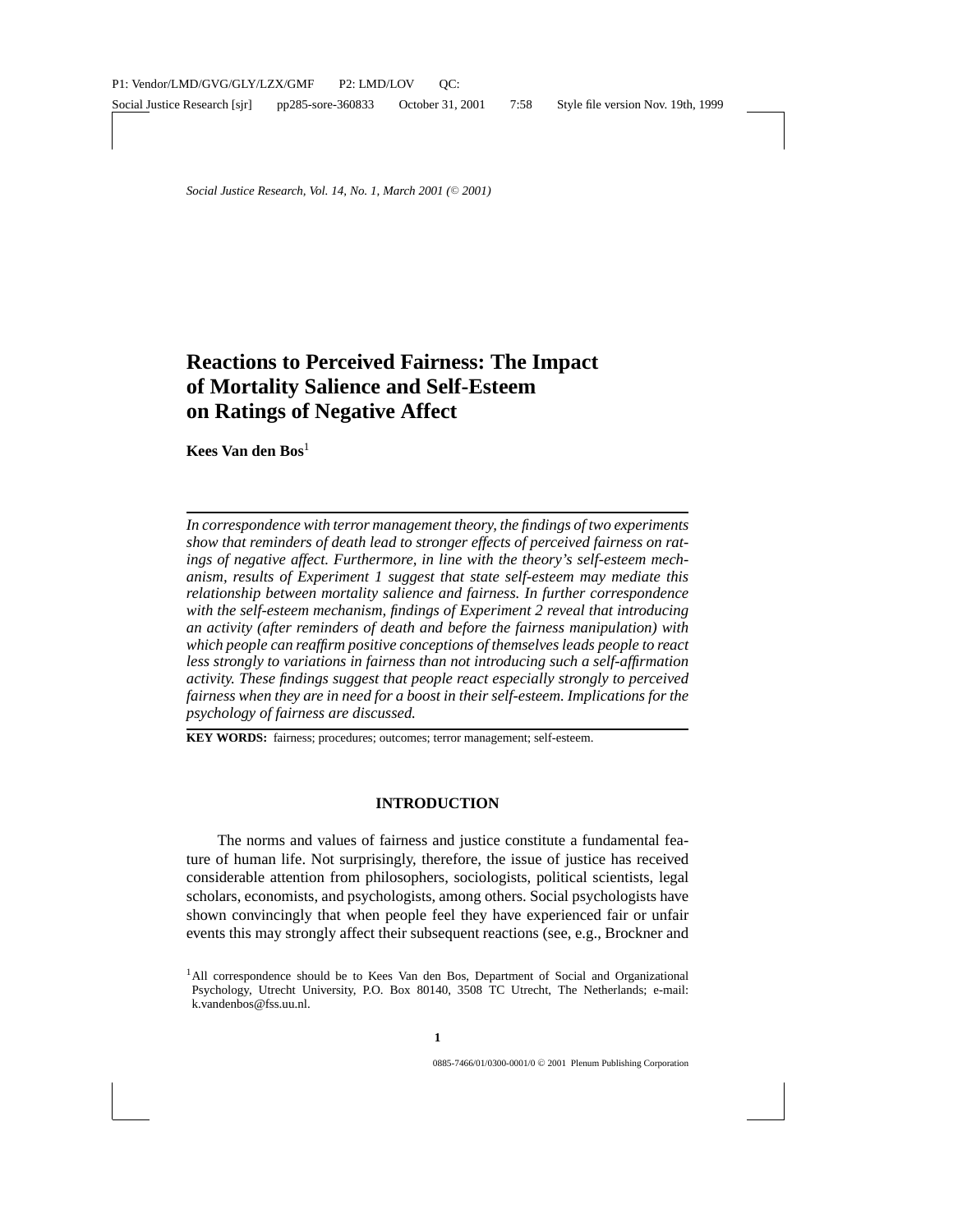Wiesenfeld, 1996; Folger and Cropanzano, 1998; Lind and Tyler, 1988; Tyler and Lind, 1992). This suggests that perceived fairness plays a crucial role in social behavior. Folger (1984) has even noted that "the importance of justice cannot be overstated" (p. ix). It is important, therefore, to explore what drives people's reactions to perceived fairness (e.g., Folger and Cropanzano, 1998; Lind and Tyler, 1988). In the current paper, I will try to focus on this significant question.

An illustration of the effects that perceived fairness can have on people's reactions can be found in experimental studies in which it is manipulated whether participants receive an outcome that is either equal to the outcome of a comparable other person or that is worse than the outcome of the comparison other (see, e.g., Van den Bos, 1999). Results in these kinds of experiments typically show that outcomes are judged to be more fair when own outcomes are equal to as opposed to worse than the other person's outcome. More important for the current purposes, findings have revealed fair outcome effects. For example, people have been shown to be less angry after having experienced fair as opposed to unfair outcomes (for an overview, see Adams, 1965).

An alternative way to study people's reactions to perceived fairness is to vary that participants either are or are not allowed an opportunity to voice their opinion about decisions to be made (e.g., Folger *et al*., 1979; Van den Bos *et al*., 1997a). These experiments generally reveal that people judge a voice procedure to be more fair than a no-voice procedure. More important, findings frequently show fair process effects. For example, it has been revealed that people who are allowed voice show less resentment than those who are not allowed voice (for overviews, see, e.g., Folger and Cropanzano, 1998; Lind and Tyler, 1988).

Several reviews of the literature have suggested that to understand the frequently replicated effects of perceived fairness on people's reactions we have to carefully study the psychological mechanisms underlying these effects (see, e.g., Folger and Cropanzano, 1998; Lind and Tyler, 1988; Tyler and Lind, 1992). Important for the current purposes are studies by Brockner *et al*. (1998) and Vermunt *et al*. (in press). The research findings of these authors revealed that people's level of self-esteem may moderate how people react to fairness considerations.

In this paper, I try to study psychological mechanisms that may underlie the effects of fairness on human reactions. In doing so, I will rely on insights developed within terror management theory. Compared to previous explanations, the analysis of the psychology of people's reactions to perceived fairness that will be put forward in the present paper may yield an as yet unidentified and unexplored explanation of these reactions (for an overview of other explanations, see Greenberg and Folger, 1983; Lind and Tyler, 1988; Van den Bos *et al*., 1997a,b, 1998a,b). After introducing terror management theory, the aims of the current research will be presented.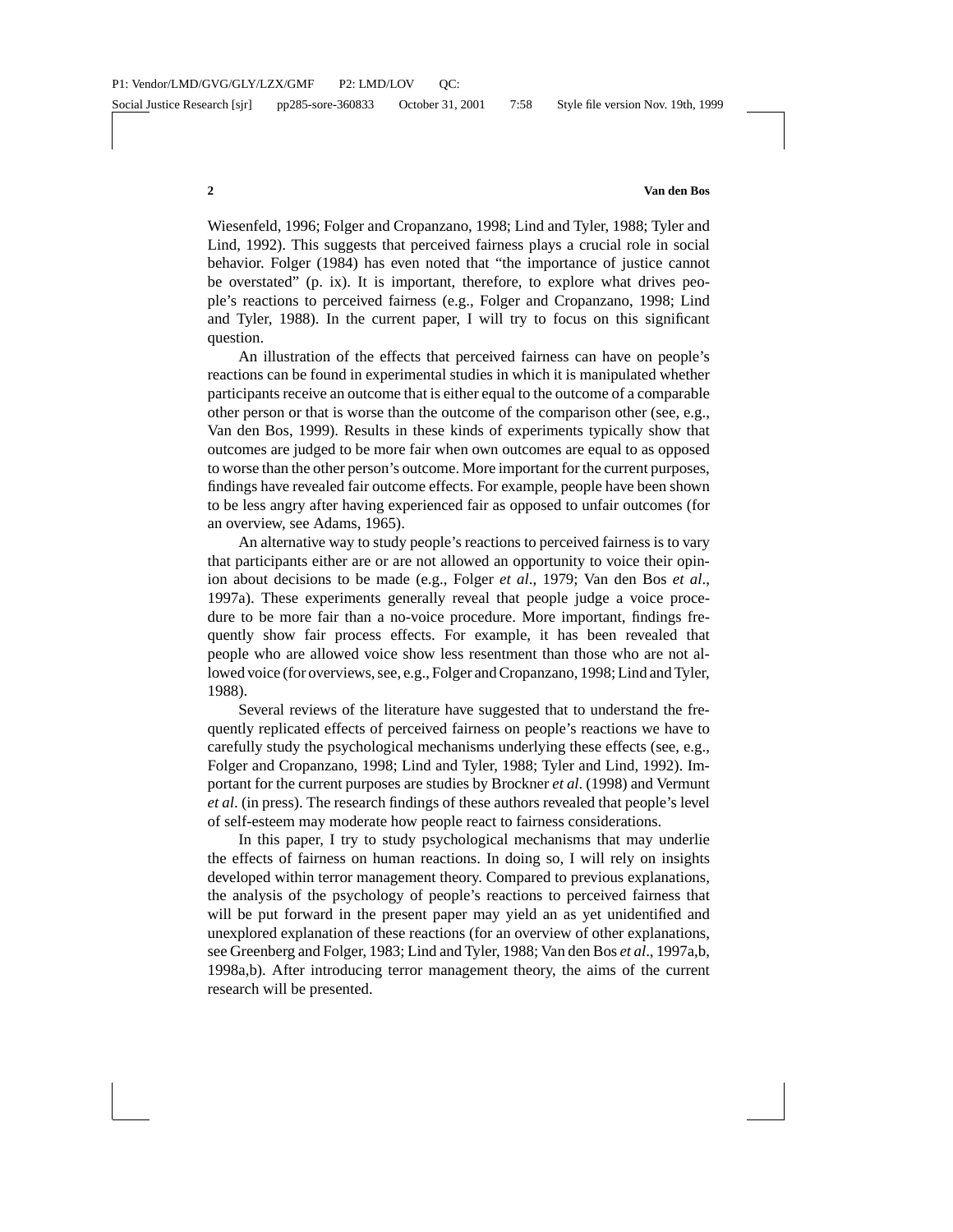#### **Terror Management Theory**

According to terror management theory (for overviews, see, Greenberg *et al*., 1997; Pyszczynski *et al*., 1999; Solomon *et al*., 1991), the fear of death is rooted in an instinct for self-preservation that humans share with other species. Although human beings share this instinct with other species, only we are aware that death is inevitable. This combination of an instinctive drive for self-preservation with an awareness of the inevitability of death creates the potential for paralyzing terror. Furthermore, the theory posits that this potential for terror is managed by a cultural anxiety buffer, a social psychological structure consisting of (1) people's cultural worldview and (2) their self-esteem. To the extent that this buffer provides protection against death concerns, reminding individuals of their death should increase their need for that buffer. Therefore, reminding people of their death should increase the need for things that provide an opportunity to uphold or reconstruct their worldview and to recover positive levels of self-esteem. As a result, reminders of death should lead to strong positive evaluations of persons or events that uphold or provide an opportunity to reconstruct the cultural worldview and/or self-esteem and lead to strong negative reactions toward things that impinge on people's cultural worldview and/or pose a further threat to people's self-esteem.

In this way, the theory proposes two psychological mechanisms that may help the individual in managing existential terror: One is aimed at validating one's cultural worldview and the rejection of things that violate this worldview. This is labeled as the *cultural worldview mechanism*. The second is aimed at recovering one's sense of self-esteem and avoiding a further decrease in self-esteem. This is called here the *self-esteem mechanism*. (For more extensive introductions to terror management theory, see Greenberg *et al*., 1997; Pyszczynski *et al*., 1999; Solomon *et al*., 1991.)

Although an elaborate overview of the empirical work on terror management is beyond the scope of this paper (for more complete descriptions, see, e.g., Arndt and Greenberg, 1999; Arndt *et al*., 1999; Ben-Ari *et al*., 1999; Greenberg *et al*., 1990; Harmon-Jones *et al*., 1997; McGregor *et al*., 1998; Rosenblatt *et al*., 1989), it should be noted here that research findings are supportive for terror management theory and have revealed evidence for both the cultural worldview mechanism and the self-esteem mechanism. For example, in line with the cultural worldview mechanism, Rosenblatt *et al*. (1989) showed that after reminders of death people attach great importance to their cultural norms and values. More specific, research findings indicated that participants who saw prostitution as a violation of their cultural norms and values recommended harsher punishments for a prostitute when mortality had been made salient than when mortality had not been made salient. Furthermore, results of these authors also revealed that participants who had been reminded about their death recommended larger rewards for a hero who upheld cultural values than did participants who had not been reminded about death.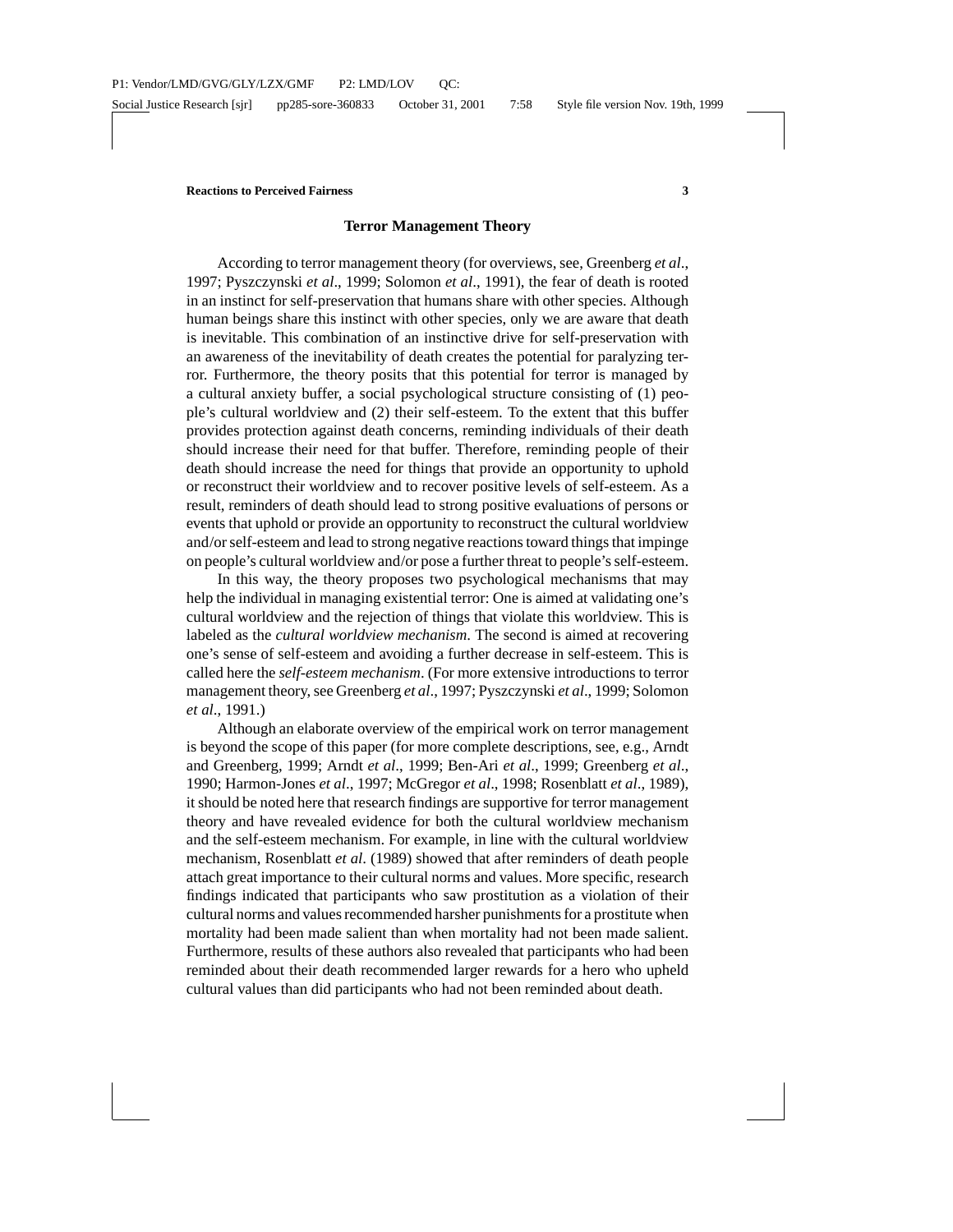In accordance with the self-esteem mechanism, Ben-Ari *et al*. (1999, Study 4) showed that after reminders of death people are in need for a boost in their selfesteem. More specific, results of the fourth study conducted by these authors suggested that when mortality had been made salient, receiving positive feedback about driving performance reduced risky driving among participants who derived self-esteem from driving (see also Arndt and Greenberg, 1999; Harmon-Jones *et al*., 1997). Support for the self-esteem mechanism also is indicated in a recent study by Koole *et al*. (2000) in which it was found that participants' levels of state self-esteem were lower in mortality salient than in nonsalient conditions and that self-esteem mediated participants' reactions to subsequent events. That is, these authors had participants evaluate all 26 letters of the alphabet and took more positive evaluations of first name letters (as opposed to letters that were not in a participant's name) as indicators of higher levels of implicit personal self-esteem. Findings showed that reminding participants about their death led to more negative evaluations of first name letters than not reminding them about death, and that name letter evaluations mediated the relationship between mortality salience and participants' reactions to social transgressions (social transgressions that were presented to the participants in vignettes after mortality salience had been manipulated and name letter evaluations had been assessed; see Koole *et al*., 2000, Experiment 3).

Van den Bos and Miedema (2000) used terror management theory to understand people's reactions to perceived fairness. More specific, on the basis of terror management theory and the empirical evidence that this framework has generated (see, e.g., Arndt *et al*., 1999; Arndt and Greenberg, 1999; Ben-Ari *et al*., 1999; Greenberg *et al*., 1990, 1997; Harmon-Jones *et al*., 1997; McGregor *et al*., 1998; Rosenblatt *et al*., 1989; Solomon *et al*., 1991), Van den Bos and Miedema argued that participants who are asked to think about their mortality will react more negatively toward violation and more positively toward things that uphold or bolster cultural norms and values. Furthermore, these authors argued that in most situations most people judge unfair procedures to be in violation with cultural norms and values and think of fair procedures as being in correspondence with norms and values of good behavior and conduct (Lind and Tyler, 1988). On the basis of this line of reasoning, Van den Bos and Miedema predicted that thinking about their mortality should make fairness a more important issue to people. The findings of three experiments supported this line of reasoning: Participants in these experiments were either reminded or not reminded about their mortality after which they experienced either a fair procedure or an unfair procedure. Main dependent variables were ratings of affect. As expected, findings indicated that affect ratings were more positive when participants had experienced fair as opposed to unfair procedures. More important, mortality salience  $\times$  fairness manipulation effects were found such that fair process effects were stronger when participants had been asked to think about their mortality than when they had not been asked to think about this subject.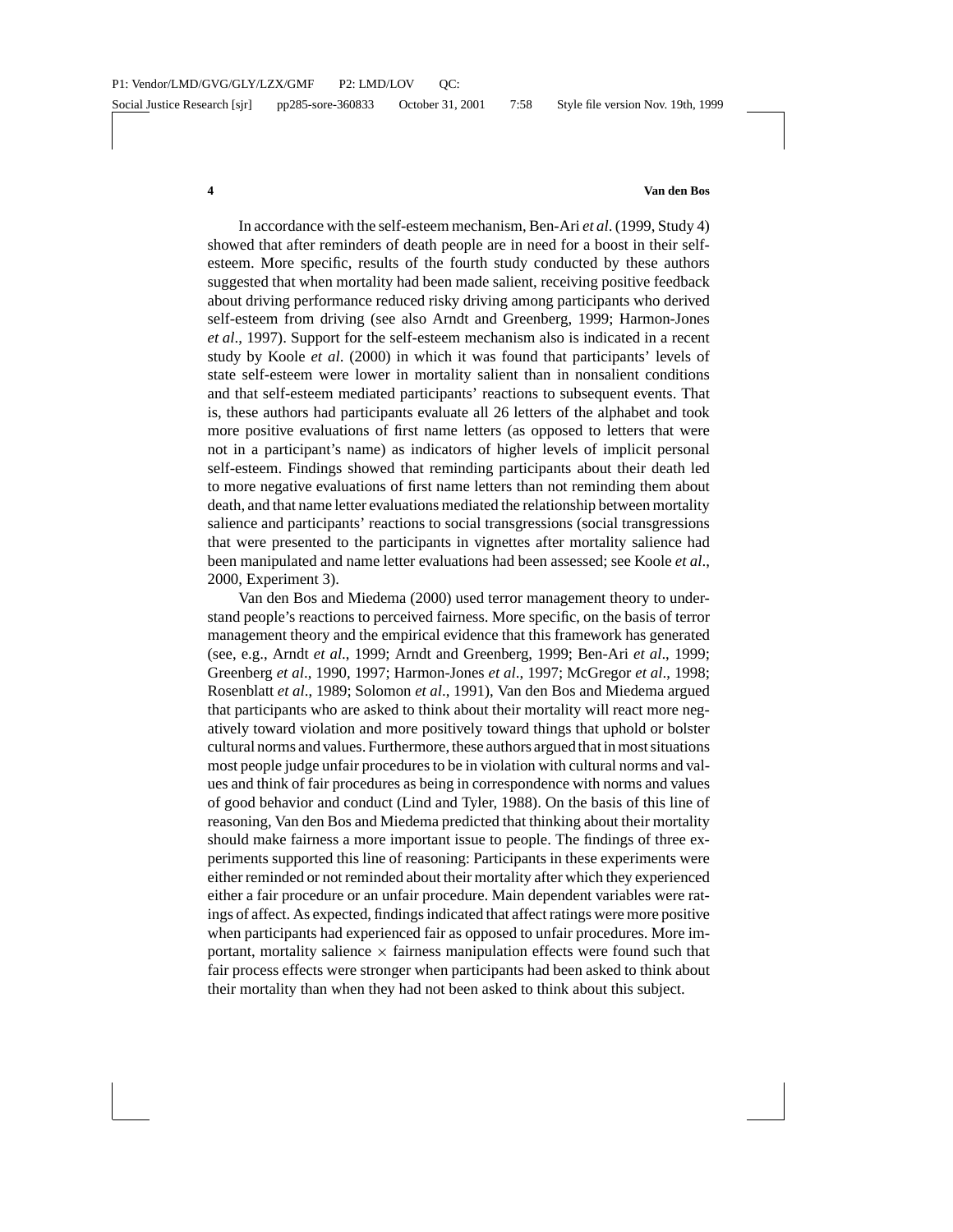### **The Current Research**

The findings by Van den Bos and Miedema (2000) suggest that reminders of mortality may lead people to react more strongly to variations in fairness. These are important findings for the fairness domain because they contribute to a better understanding of people's reactions to perceived fairness. Furthermore, these findings are important for terror management theory because they specify the framework's explicit contribution to our understanding of one of the most important social norms and values: fairness (as opposed to broader and hence potentially more vague cultural norms about, for example, prostitutes or heroes; cf. Rosenblatt *et al*., 1989). However, as was noted by Van den Bos and Miedema, further research is needed to understand why these effects were found. This could substantially enhance our insights into both the psychology of fairness and terror management.

I propose here to focus on the self-esteem mechanism of the terror management framework. I suggest to do this because self-esteem plays an important role in social psychology in general (e.g., Heatherton and Polivy, 1991) and because fairness studies suggest that self-esteem is an important moderator of fairness effects (Brockner *et al*., 1998; Vermunt *et al*., in press). Another reason why research on the self-esteem mechanism seems warranted is that terror management theory delineates that self-esteem becomes important to people *after* they have been reminded about their mortality. However, according to my knowledge, thus far there have been only two studies—the studies by Ben-Ari *et al*. (1999, Study 4) and Koole *et al*. (2000)—that investigated self-esteem after mortality salience had been manipulated. Other terror management studies have assessed or manipulated self-esteem before manipulating mortality salience (Arndt and Greenberg, 1999; Harmon-Jones *et al*., 1997). These latter studies are important but have investigated the role of mortality salience and self-esteem in a reversed order compared to what terror management theory delineates. This may imply that these latter studies have tested the self-esteem mechanism in a somewhat indirect way. Thus, we have only two studies—nonfairness experiments—that have focused on the role of self-esteem after mortality salience has been induced (Ben-Ari *et al*., 1999, Study 4; Koole *et al*., 2000). In the present paper, I would like to follow up on this and explore the role of self-esteem after mortality salience has been induced on people's reactions to subsequent manipulations of fairness. I will try to show here that this is important for terror management in general and for understanding people's reactions to perceived fairness in particular.

## **EXPERIMENT 1**

To provide first evidence for the role of mortality salience and self-esteem on people's reactions to fairness, participants' perceptions of state self-esteem were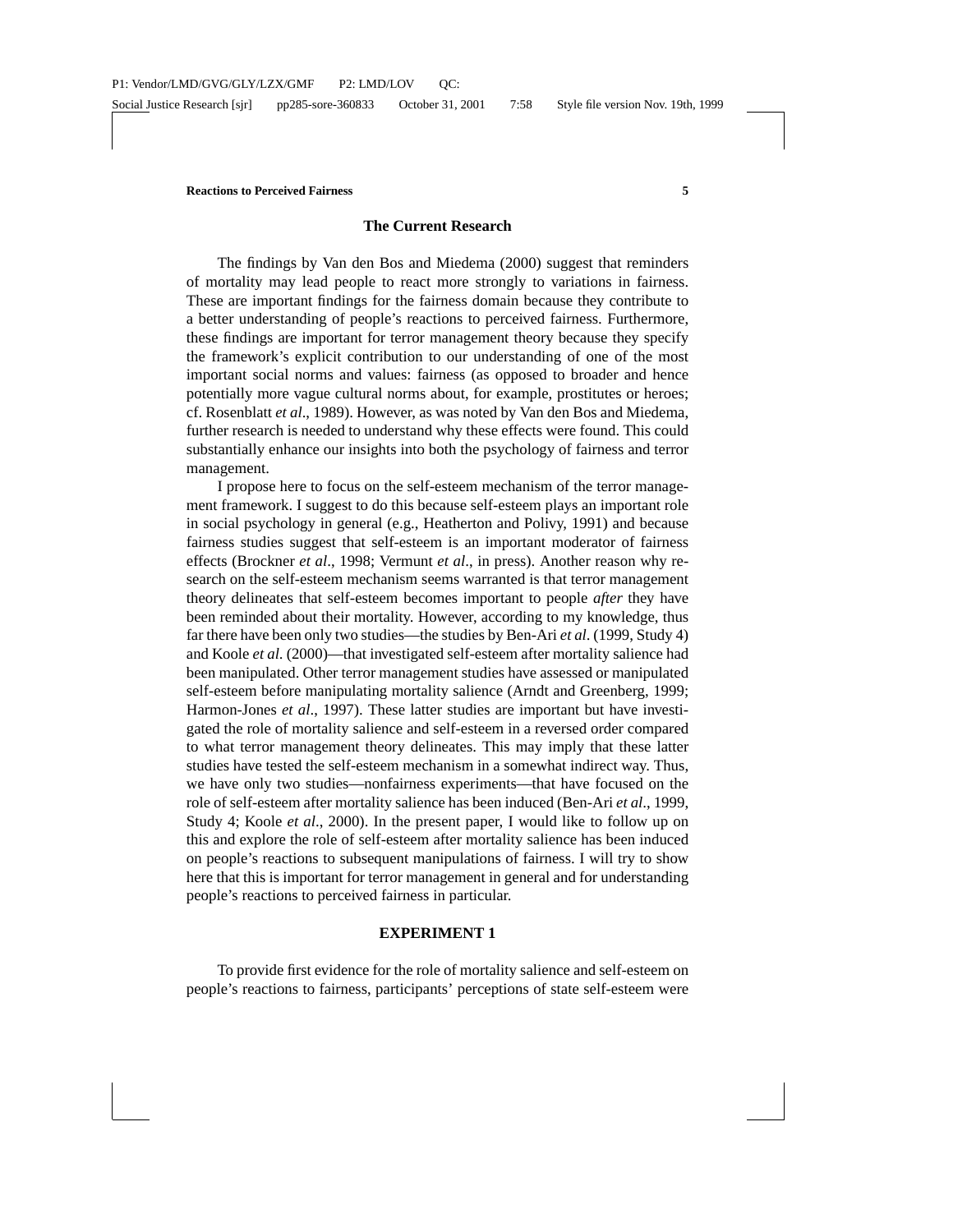measured after mortality salience and before fairness manipulations had been induced. Following terror management theory and Van den Bos and Miedema (2000), it was predicted that after reminders of mortality participants' reactions would be more strongly affected by variations in fairness than after no reminders of mortality. Furthermore, following the self-esteem mechanism of terror management theory and the study by Koole *et al*. (2000), it was predicted that state self-esteem would be lower in mortality salient as opposed to nonsalient conditions and that state self-esteem would mediate the relationship between the manipulations of mortality salience and fairness.

In Experiment 1, following most previous terror management studies (for overviews, see Greenberg *et al*., 1997; Pyszczynski *et al*., 1999; Solomon *et al*., 1991), the mortality salient condition was induced by having participants write down their responses to two questions about their death. Following previous terror management experiments (e.g., Harmon-Jones *et al*., 1997), participants in the mortality nonsalient condition were asked to write down their responses to two questions about them watching TV. The fairness manipulation was a manipulation of distributive fairness: Participants were informed that they received an outcome that was equal to the outcome of a comparable other person or that was worse than the outcome of the comparison other (cf. Van den Bos, 1999).

After mortality salience had been induced and before fairness had been manipulated, participants' state self-esteem was measured. Because pilot testing revealed that the assessment of self-esteem should not take a long time to get the predicted effects, and that having participants evaluate all 26 letters of the alphabet (cf. Koole *et al*., 2000) took too long, it was decided to solicit the two items of the Heatherton and Polivy (1991) explicit state self-esteem questionnaire that had been shown in pilot studies to be most sensitive to the mortality salience manipulation.

After both mortality salience and fairness had been manipulated, dependent variables were assessed. Because it is important to measure people's affective reactions to perceived fairness (Tyler and Smith, 1998; Weiss *et al*., 1999), and following previous justice research (e.g., Folger *et al*., 1979; Van den Bos and Miedema, 2000; Van den Bos and Spruijt, in press; Van den Bos and Van Prooijen, in press), main dependent variables in both experiments reported here were ratings of affect. More specific, because findings of Van den Bos and Miedema (2000, Experiment 3) revealed that stronger effects would be found on participants' ratings of negative affect, and because it is important to assess negative affect following perceived fairness (Folger *et al*., 1979; Folger and Cropanzano, 1998), main dependent variables in both experiments of the current paper were negative affect ratings. In Experiment 1, participants were asked the negative affect item that pilot testing had showed to be most well suited for the mediation hypothesis tested in this experiment.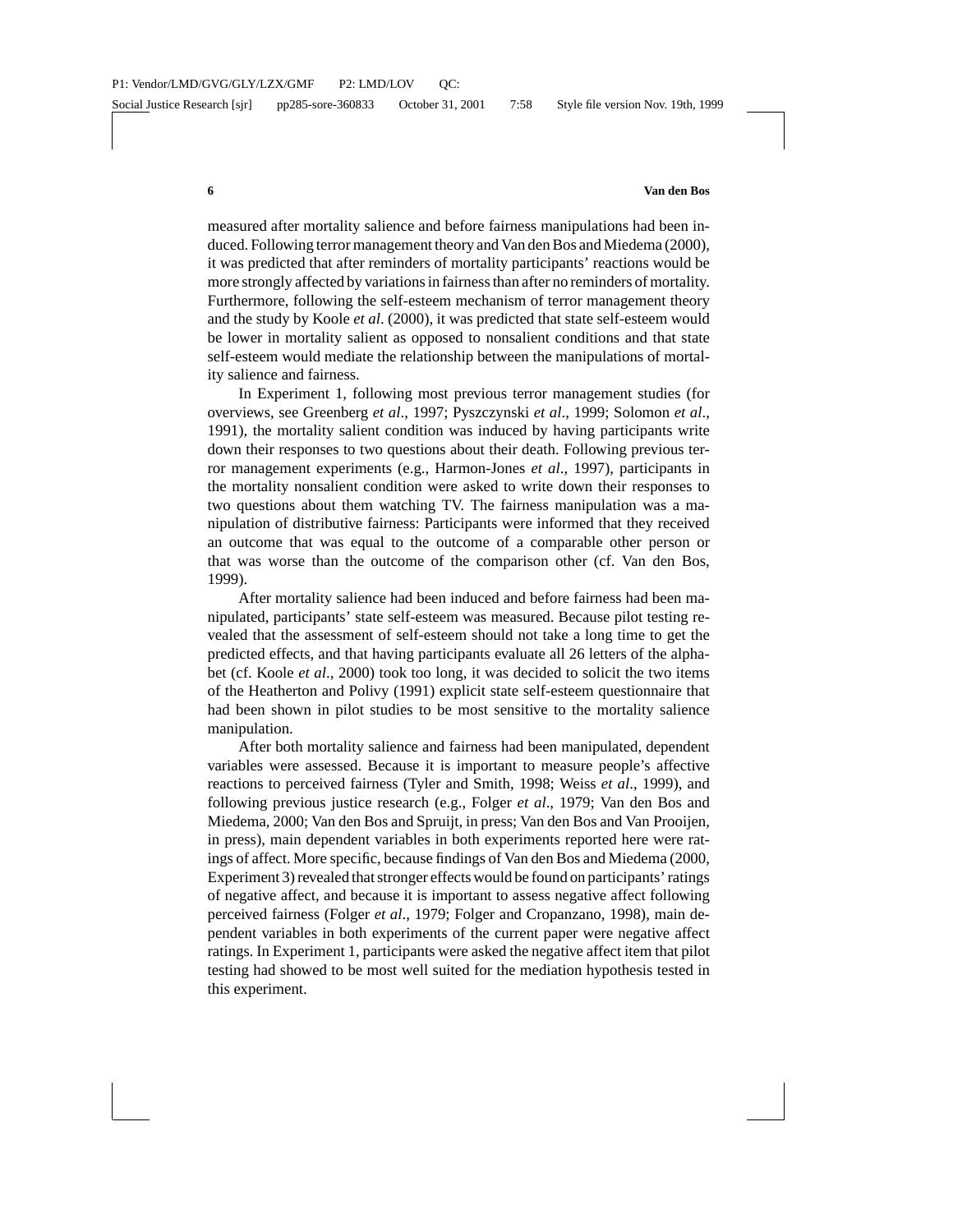#### **Method**

## *Participants and Design*

One hundred and sixteen students (32 men and 84 women) at Leiden University participated in the experiment and were paid for their participation. Participants were randomly assigned to one of the conditions of the 2 (mortality salience: salient vs. nonsalient)  $\times$  2 (outcome: equal to other vs. worse than other) factorial design. Twenty-nine participants took part in each of the four conditions.

## *Experimental Procedure*

Students at Leiden University were invited to the laboratory to participate in a study on how people perform tasks. On arrival at the laboratory, participants were led to separate cubicles, each of which contained a computer with a monitor and a keyboard. Next to the monitor, participants found pieces of paper and a pencil. Participants were told that the computers were connected to one another and that the experimenter could communicate with them by means of the computer network. The computers were used to present the stimulus information and to collect data on the dependent variables and the manipulation checks. Participants participated in the experiment and answered the questions that constituted the dependent variables and the manipulation checks after participating in another, unrelated study. The studies lasted a total of 90 min and participants were paid 15 Dutch guilders for their participation (1 Dutch guilder equaled approximately \$0.50 U.S. at the time the studies in this paper were conducted).

The experimental paradigm used here closely resembled previous fairness experiments (e.g., Van den Bos, 1999; Van den Bos *et al*., 1997a; Van den Bos and Miedema, 2000, Experiments 1 and 2). In the first part of the instructions, participants were informed that they participated in the study with another person, referred to as Other. The experimental procedure was then outlined to the participants: After the experimental tasks were explained, participants would practice the tasks for 2 min, after which time they would work on the tasks for 10 min. Furthermore, participants were informed that, after all participants were run, a lottery would be held among all participants. The winner of this lottery would receive 100 Dutch guilders. (Actually, after all participants had completed the experiment, the 100 Dutch guilders were randomly given to one participant; a procedure to which none of the participants objected upon debriefing.) Participants were told that a total of 200 lottery tickets would be divided among all participants. Furthermore, participants were told that after the work round the experimenter would divide some lottery tickets between them and Other. Seven practice questions were posed to ensure comprehension of the lottery. If participants gave a wrong answer to a question, the correct answer was disclosed and main characteristics of the lottery were repeated.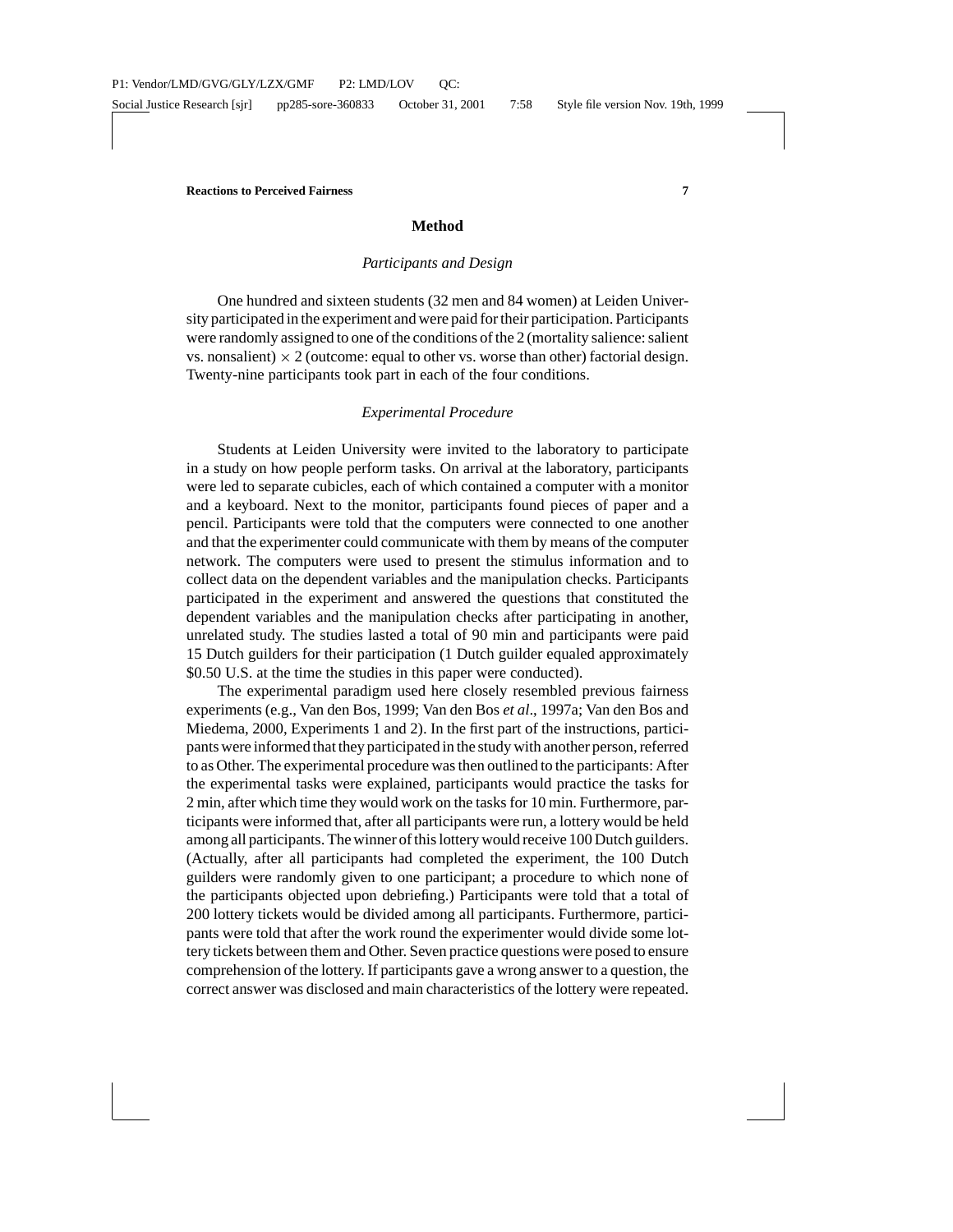The task was then explained to the participants. Figures would be presented on the upper right part of the computer screen. Each figure consisted of 36 squares, and each square showed one of eight distinct patterns. On the upper left side of the computer screen one of the eight patterns would be presented, and participants had to count the number of squares with this pattern in the figure on the right side of the screen. When participants had indicated the correct number of patterns in the figure on the right side of the screen, another figure and another pattern would be presented on the screen. In both the practice round and the work round, the number of tasks that the participant had completed (i.e., the number of figures that the participant had counted) in the present round would be presented on the lower right side of the screen. On the lower left side of the screen the time remaining in the present round was shown.

The practice round then began, after which the work round began. After the work round had ended, participants were told how many tasks they had completed in the work round, and—in order to ensure that participants compared themselves to Other—it was communicated to the participant that Other had completed an equivalent number of tasks. To assess whether participants thought of Other as a person who was comparable in the amounts of inputs he or she provided (cf. Van den Bos, 1999; Van den Bos *et al*., 1997a; Van den Bos and Miedema, 2000), they were asked to what extent Other had performed well in the work round relative to the performance of the participant self  $(1 - \text{much worse}, 4 - \text{equally}, 7 - \text{much}$ better) and to what extent Other was good in performing the tasks in the work round relative to the participant self  $(1 - \text{much worse}, 4 - \text{equally}, 7 - \text{much better})$ . After this, participants were asked to think for 1 min about the percentage of lottery tickets that they should receive relative to Other.

Following Van den Bos and Miedema (2000, Experiments 1 and 2), participants were then told that before the experimenter would divide the lottery tickets between them and Other, they would be asked to complete a number of questions, and that after they would have completed these questions, the study would continue. Mortality salience was then manipulated. As in most previous terror management studies (for overviews, see Greenberg *et al*., 1997; Pyszczynski *et al*., 1999; Solomon *et al*., 1991), the mortality *salient* condition was induced by having participants respond to two questions about death. More specifically, participants in the mortality salient condition were asked to respond to two open-ended questions concerning their thoughts and feelings about their death: Following Van den Bos and Miedema (2000) and previous terror management studies (e.g., Arndt *et al*., 1999; Greenberg *et al*., 1990; Harmon-Jones *et al*., 1997; McGregor *et al*., 1998), participants were asked to write down on a piece of paper next to the computer their answers to the questions (1) "Please briefly describe the emotions that the thought of your death arouses in you," and (2) "Please write down, as specifically as you can, what you think will happen to you as you physically die."

Following previous terror management experiments (e.g., Harmon-Jones *et al*., 1997), participants in the *nonsalient* condition were asked to respond to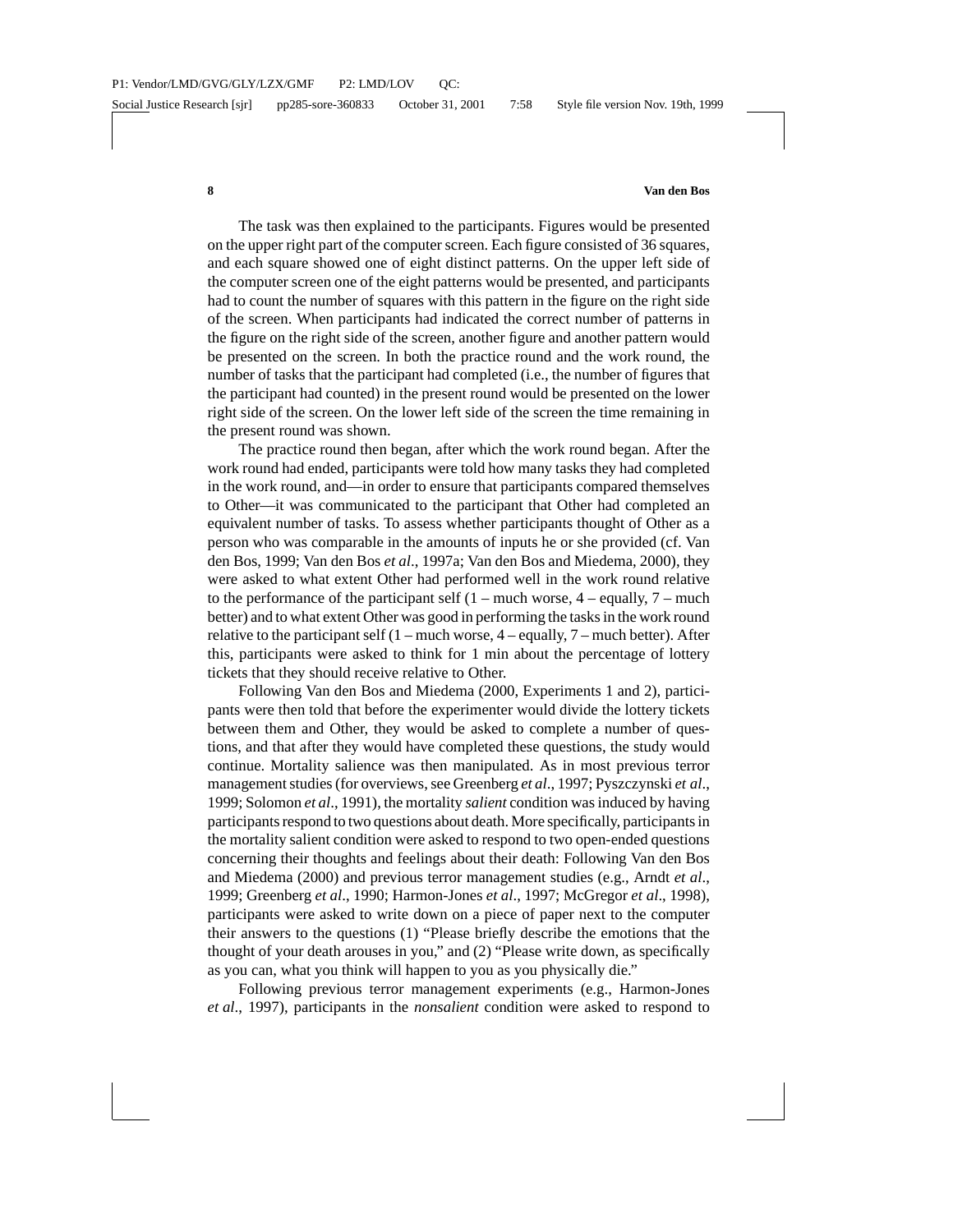two open-ended questions concerning their thoughts and feelings about watching television: Participants were asked to write down on a piece of paper next to the computer their answers to the questions (1) "Please briefly describe the emotions that the thought of you watching TV arouses in you," and (2) "Please write down, as specifically as you can, what you think physically will happen to you as you watch TV"

After this, all participants completed the Positive and Negative Affect Schedule (PANAS; Watson *et al*., 1988), on which they reported on 20 items how they felt at the moment. Following previous terror management studies (see Greenberg *et al*., 1997; Pyszczynski *et al*., 1999; Solomon *et al*., 1991; Van den Bos and Miedema, 2000), the PANAS was included as a filler task and to determine if the manipulation of mortality salience engendered positive and negative affect. The PANAS consists of two 10-item subsets (Watson *et al*., 1988), one measuring positive affect (PA) and one measuring negative affect (NA), and both subsets were averaged to form reliable scales ( $\alpha s = 0.84$  and 0.89, respectively).

After they had answered the PANAS, participants were asked the two questions of the state self-esteem questionnaire by Heatherton and Polivy (1991) that had been shown in pilot studies<sup>2</sup> to be most sensitive to the mortality salience manipulation: Participants were asked to what extent they agreed with the statements "At this moment, I worry about my performance"  $(1 - not at all, 5 - extremely)$ and "At this moment, I feel as smart as others"  $(1 - not at all, 5 - extremely)$ . Reliability analysis showed that these items could not be taken together to form a scale ( $\alpha = 0.59$ ), and therefore these items were treated separately in the analyses to be presented later. After they had answered these two questions, all participants were told that by pushing the return button on the keyboard the study would continue.

The outcome that participants received relative to the other participant was then varied: Following Van den Bos (1999), it was communicated to the participants that they received three lottery tickets. Participants in the equal-to-other condition were informed that Other received three tickets. Participants in the worse-thanother condition were informed that Other received five tickets. (In reality, however, all stimulus information was preprogrammed; a procedure to which none of the participants objected upon debriefing.)

This was followed by the assessment of the dependent variable and the manipulation checks. All ratings were made on 7-point scales. Main dependent variable was perceived negative affect, which was assessed in Experiment 1 by asking participants to what extent they were in a hostile mood  $(1 - \text{very weak}, 7 - \text{very strong}).$ This dependent variable was measured because pilot testing<sup>3</sup> had indicated that this variable was best suited to serve as dependent variable in the mediation analyses of Experiment 1. To check for the manipulation of outcome, participants were

 $2$ The 7 items of Heatherton and Polivy's (1991) social state self-esteem subscale and the 6 items of these authors' performance state self-esteem subscale were tested in the pilot studies.

<sup>&</sup>lt;sup>3</sup>Eleven negative affect items were tested in the pilot studies.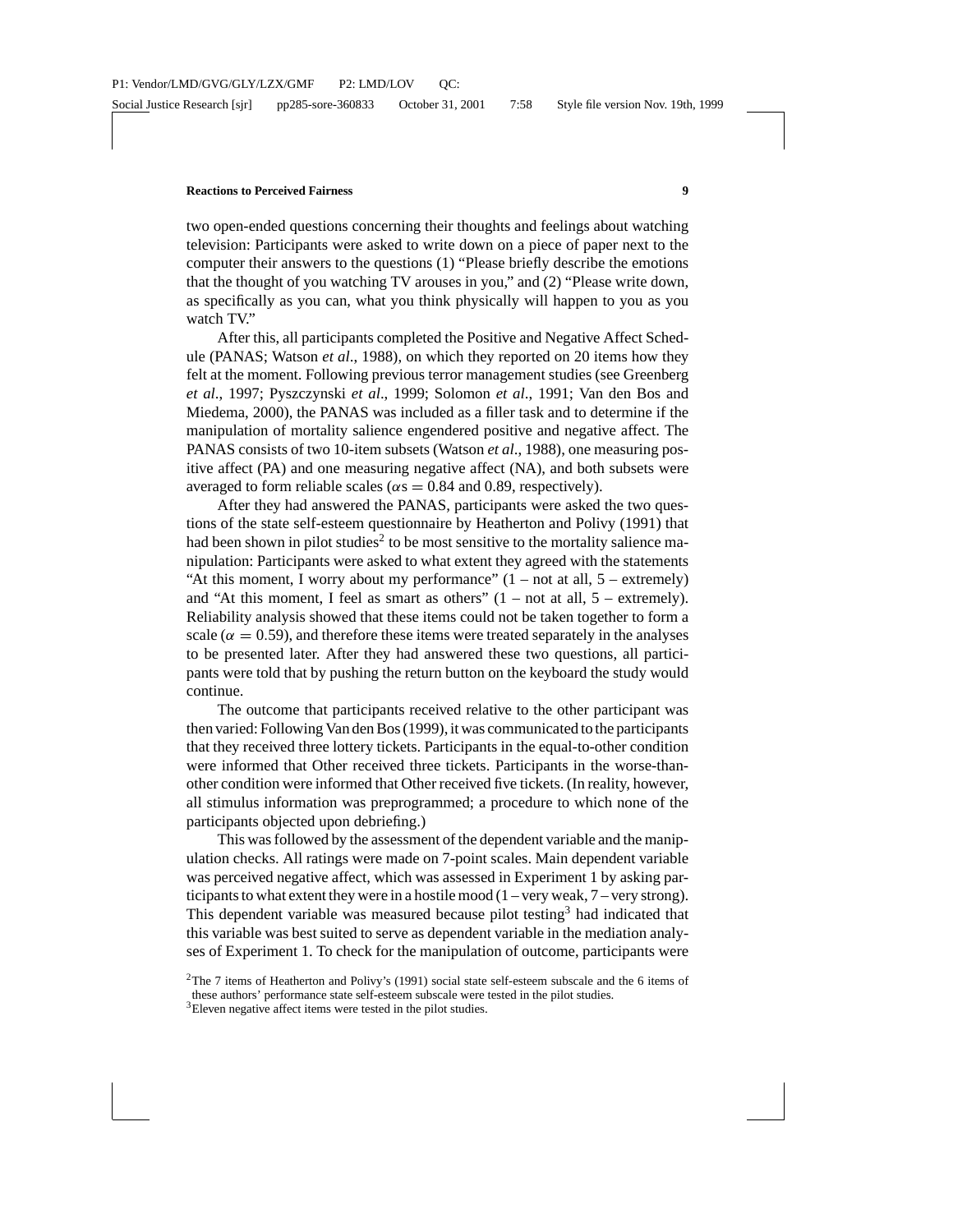asked to what extent they agreed with the statement that they received an equal number of tickets as Other (1 – strongly disagree; 7 – strongly agree), and to what extent they agreed with the statement that they received less lottery tickets than did Other (1 – strongly disagree; 7 – strongly agree). (Following previous work on terror management (e.g., Arndt *et al*., 1999; Greenberg *et al*., 1990; Harmon-Jones *et al*., 1997; McGregor *et al*., 1998), the manipulation of mortality salience was not explicitly checked, but debriefing interviews indicated that this manipulation was induced as intended. Furthermore, results to be presented later show that this manipulation had well-intended effects on the dependent variable.) Finally, to further validate the manipulation of outcome, participants' outcome fairness judgments were solicited by asking participants how fair  $(1 - \text{very unfair}, 7 - \text{very fair})$  and justified  $(1 - \text{very unjustified}, 7 - \text{very justified})$  they considered their three lottery tickets. When the participants had answered these questions, they were thoroughly debriefed and paid for their participation.

#### **Results**

## *Manipulation Checks*

A two-way multivariate analysis of variance (MANOVA) on the two manipulation checks of outcome (the equal-to-other check and the worse-than-other check) yielded only a main effect of outcome at both the multivariate level and the univariate levels: multivariate  $F(2, 111) = 303.68$ ,  $p < 0.001$ ; for the equalto-other check,  $F(1, 112) = 491.51$ ,  $p < 0.001$ ; for the worse-than-other check,  $F(1, 112) = 501.92$ ,  $p < 0.001$ . Participants in the equal-to-other condition agreed more with the statement that their number of lottery tickets equaled the number of Other's tickets ( $M = 6.5$ , SD = 1.0) than did participants in the worsethan-other condition ( $M = 1.6$ , SD = 1.4). Participants in the worse-than-other condition agreed more with the statement that they received less lottery tickets than Other ( $M = 6.2$ , SD = 1.6) compared to participants in the equal-to-other condition ( $M = 1.2$ , SD = 0.5). This indicates that outcome was successfully operationalized.

Similarly, participants' outcome fairness judgments (outcome fairness and justification) yielded only a main effect of outcome at both the multivariate level and the univariate levels: multivariate  $F(2, 111) = 60.19$ ,  $p < 0.001$ ; for outcome fairness judgments,  $F(1, 112) = 120.60$ ,  $p < 0.001$ ; for outcome justification judgments,  $F(1, 112) = 90.96$ ,  $p < 0.001$ . As expected, participants who had received an outcome that was equal to Other judged their outcome to be more fair  $(M = 5.5,$  $SD = 1.4$ ) and justified ( $M = 5.3$ ,  $SD = 1.3$ ) than participants who received an outcome that was worse than Other ( $Ms = 2.6$  and 2.9, SDs = 1.4 and 1.4, respectively). This yields corroborative evidence that the manipulation of outcome was perceived as intended.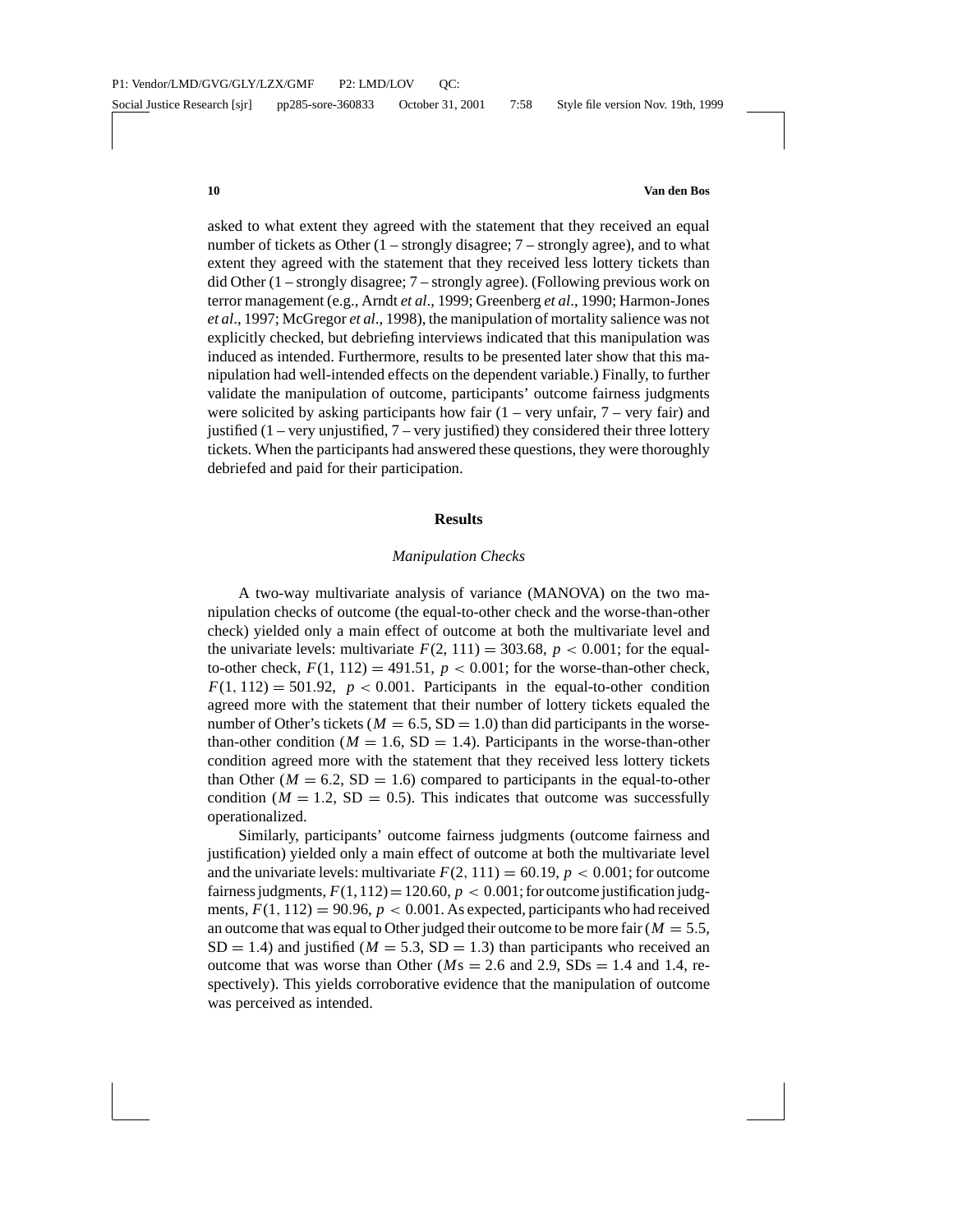## *PANAS Findings*

In most terror management studies, a version of the PANAS schedules is administered immediately following the mortality salient manipulation—serving primarily as a filler task—and typically no effects of mortality salience on the positive and negative subsets are found. I checked whether mortality salience did not affect the positive and negative subsets in Experiment 1: As expected, both the PA and NA scales yielded no significant effects at both the multivariate level and the univariate levels. This shows that, in correspondence with previous terror management studies, mortality salience had no effect on the PA scale  $(M =$ 2.8, SD = 0.7) and the NA scale ( $M = 1.4$ , SD = 0.5), and that, as expected, outcome did not affect the PANAS scales (which were assessed before outcome was manipulated).

## *Comparability Measures*

As expected, participants' comparability judgments yielded no significant effects at the multivariate level. Contrary to what was expected, however, one univariate effect was statistically significant: Participants in the worse-than-other condition indicated that Other had performed slightly better ( $M = 4.1$ , SD = 0.2) than participants in the equal-to-other condition ( $M = 3.9$ , SD = 0.3),  $F(1, 112)$  = 4.62,  $p < 0.05$ . However, both means did not differ from the midpoint of the scale. Furthermore, univariate analyses on the question to what extent Other was good in performing the tasks did not yield any effects: Participants indicated that Other was equally good in performing the tasks ( $M = 4.0$ , SD = 0.2). It seems reasonable to conclude that—in correspondence with previous work (Van den Bos, 1999; Van den Bos *et al*., 1997a, 1998a,b; Van den Bos and Miedema, 2000) participants thought of the other person as a comparable person with respect to the tasks that were completed in the experiment.

## *State Self-Esteem Items*

Participants' answers to the state self-esteem questions were measured after the mortality salience manipulation and before the outcome manipulation had been induced to determine whether mortality salience had an effect on participants' state self-esteem. It was therefore checked whether mortality salience had an effect on participants' answers on the self-esteem questions. Results showed this was the case: As expected, a multivariate main effect of mortality salience on participants' answers on the two questions was found,  $F(2, 113) = 3.65$ ,  $p < 0.03$ . Furthermore, participants' reactions to the statement "At this moment, I worry about my performance" yielded a significant univariate effect of mortality salience,  $F(1, 114) = 6.79$ ,  $p < 0.02$ . This shows that participants in the mortality salient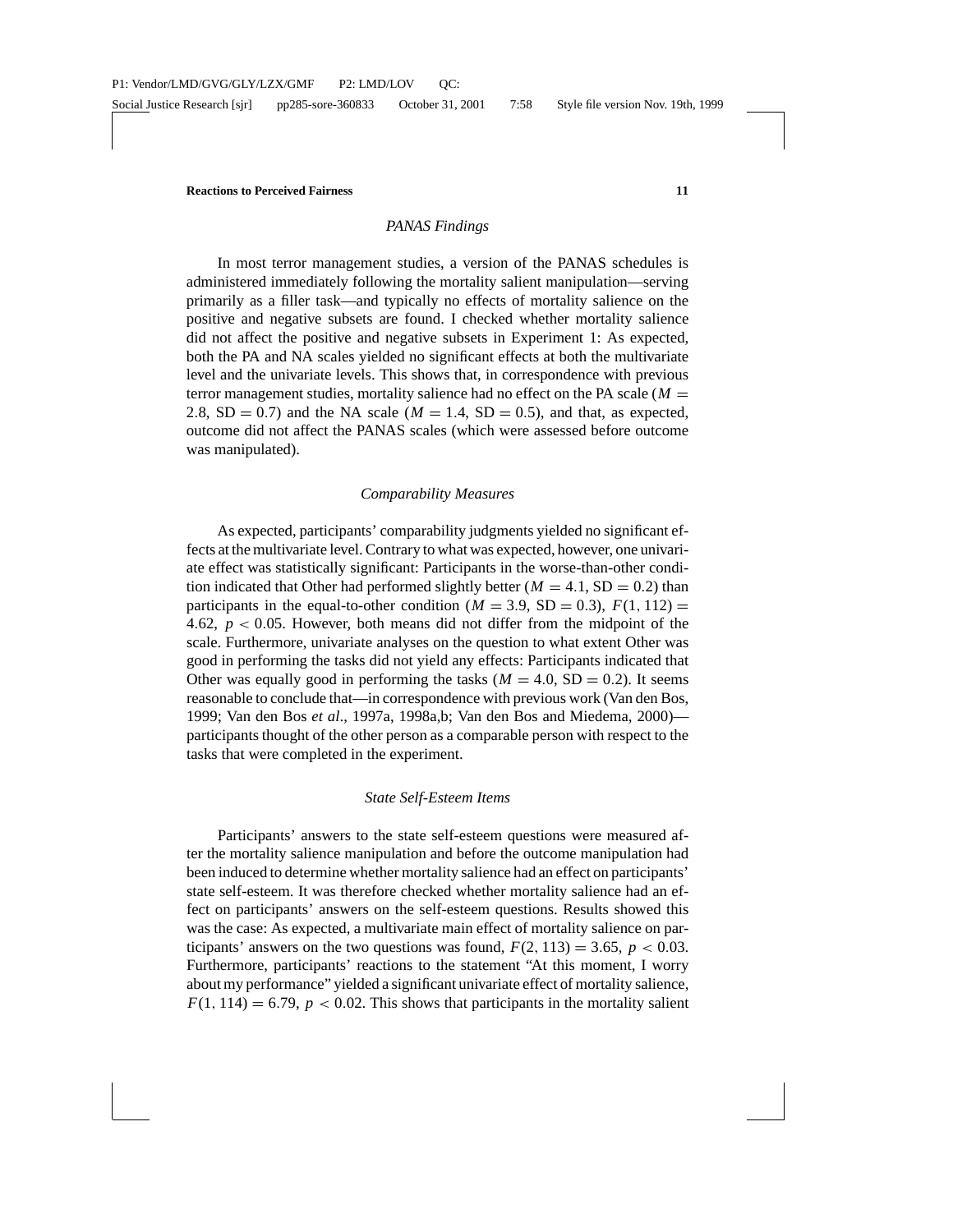|                                    | Mortality salience   |                      |  |
|------------------------------------|----------------------|----------------------|--|
| Outcome                            | Salient              | Nonsalient           |  |
| Equal to other<br>Worse than other | 1.5(1.0)<br>2.7(1.5) | 2.1(1.5)<br>2.2(1.5) |  |

**Table I.** Means and Standard Deviations of Ratings of Negative Affect as a Function of Mortality Salience and Outcome (Experiment 1)

*Note*. Values are *M*(SD) values. Means are on 7-point scales, with higher values indicating higher ratings of negative affect.

condition ( $M = 2.0$ , SD = 1.1) were more worried than participants in the nonsalient condition ( $M = 1.5$ , SD = 0.8). The statement "At this moment, I feel as smart as others" showed a marginally significant effect of mortality salience,  $F(1, 114) = 2.97$ ,  $p < 0.09$ , suggesting that participants in the mortality salient condition ( $M = 3.4$ , SD = 1.0) felt somewhat less smart than did participants in the nonsalient condition ( $M = 3.7$ , SD = 0.9).

### *Dependent Variable*

Main dependent variable was negative affect after both mortality salience and outcome had been induced. Table I shows the means and standard deviations. As expected, participants' ratings yielded only a main effect of outcome,  $F(1, 112) =$ 5.98,  $p < 0.02$ , and an interaction effect,  $F(1, 112) = 4.20$ ,  $p < 0.05$ . The main effect of outcome indicated that participants' ratings were more negative when their outcome was worse than Other's outcome as opposed to equal to Other's outcome. More interesting, the interaction effect showed that, as predicted, the effect of outcome was stronger in the mortality salient condition,  $F(1, 112) =$ 10.11,  $p < 0.01$ , than in the nonsalient condition,  $F < 1$ .

Additionally, it can be noted that the effects of mortality salience were not statistically significant within the equal-to-other outcome conditions,  $F(1, 112) =$ 2.53, ns, and the worse-than-other outcome conditions,  $F(1, 112) = 1.71$ , ns. I will come back to this in the General Discussion.

### *Mediation Analysis*

Before mediation is indicated three conditions must hold (Baron and Kenny, 1986). First, independent variables should affect the dependent variable. As mentioned earlier, the predicted interaction between mortality salience and outcome was indeed found on the dependent variable, showing that, as hypothesized, mortality salience moderated participants' reactions to variations in distributive fairness. Second, the hypothesized mediator should be affected by the independent variables. We have seen that, as intended, mortality salience indeed affected participants' answers on the self-esteem items, although one item was more strongly affected than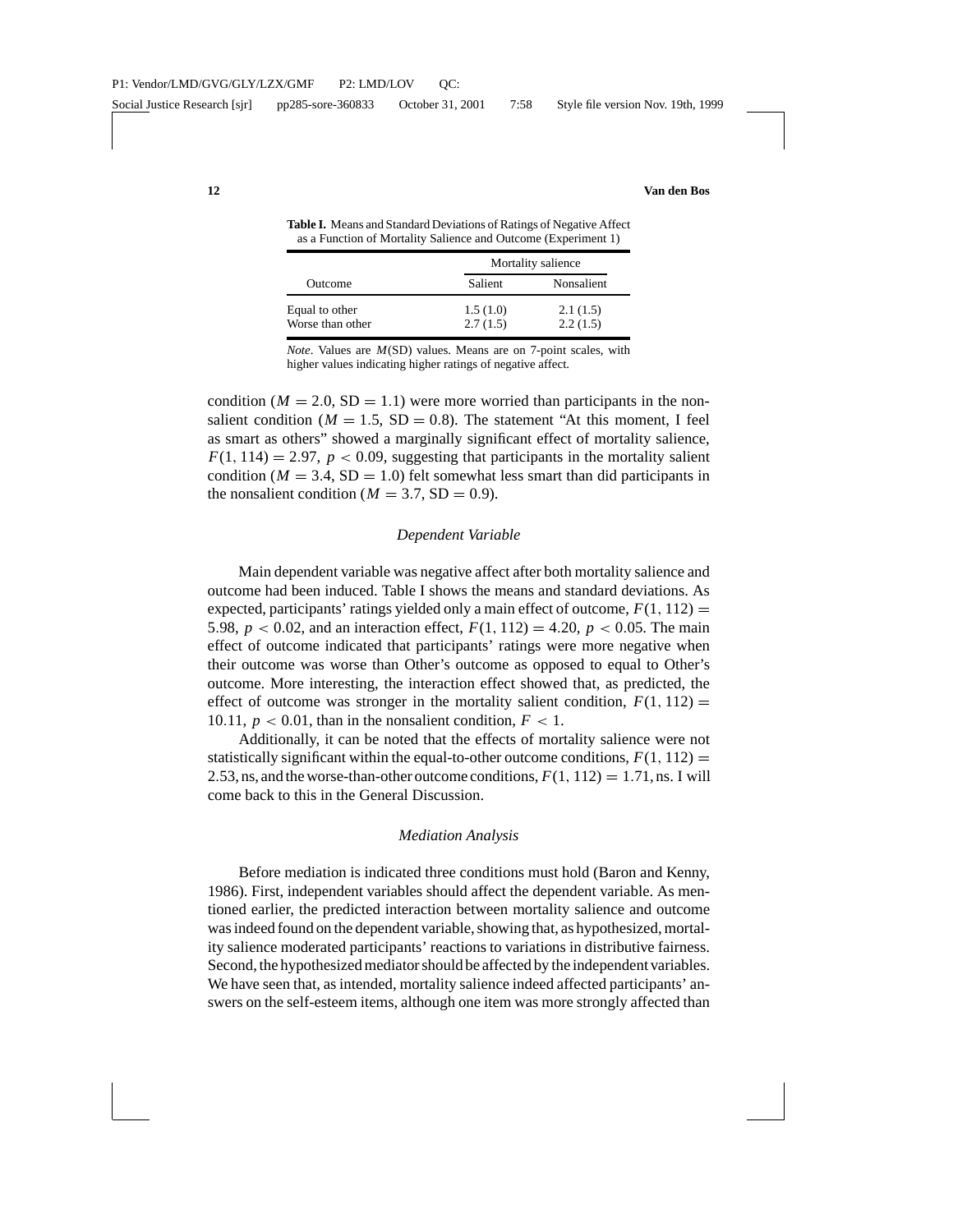the other item. The third step in the mediation analysis is to show that the relationship between the independent and dependent variables is weaker after controlling for mediator variables. To test this, a two-way analysis of covariance (ANCOVA) was conducted on the dependent variable with the self-esteem items serving as covariates.4 In line with predictions, the main effect of outcome was still significant,  $F(1, 110) = 5.83$ ,  $p < 0.02$ , whereas the mortality salience  $\times$  outcome interaction was not statistically significant in this analysis,  $F(1, 110) = 3.83$ , ns. This provides suggestive evidence that self-esteem may mediate the effects of mortality salience on participants' reactions to variations in distributive fairness.

## **Discussion**

As expected, it was found in Experiment 1 that people's ratings of negative affect are more strongly affected by variations in fairness (viz. outcomes that are equal to as opposed to worse than outcomes of comparison others) when people have been thinking about mortality than when they have not been thinking about this subject. These are important findings because they are the first to show the moderating effects of mortality salience on a distributive fairness manipulation. Furthermore, suggestive evidence was found that state self-esteem is lower in mortality salient as opposed to nonsalient conditions and that state self-esteem may mediate the effects of mortality salience on people's reactions to perceived fairness. This may indicate that supportive evidence has been found for terror management's self-esteem mechanism. Before strong conclusions on the basis of these results were drawn, however, a second experiment was conducted.

## **EXPERIMENT 2**

The self-esteem mechanism of terror management theory proposes that reminding people of their death increases the need to recover positive levels of selfesteem. In correspondence with this mechanism, results by Ben-Ari *et al*. (1999, Study 4) indicate that after reminders of death people are in need of a boost in thier self-esteem. It was decided to follow up the Ben-Ari *et al*. study in Experiment 2. That is, it was reasoned in Experiment 2 that if an activity would be introduced (after reminders of mortality and before the fairness manipulation had been induced) with which participants could reaffirm their conceptions of themselves this should lead to less strong effects of mortality salience on participants' reactions to subsequent variations in fairness than if such a self-affirmation activity would not be introduced. It was predicted, therefore, that the mortality salience  $\times$  fairness manipulation effects found in Experiment 1 and in Van den Bos and Miedema (2000) would be weaker in self-affirmation-present conditions than in self-affirmationabsent conditions.

<sup>4</sup>Conducting regression analyses to test for mediation yielded similar results.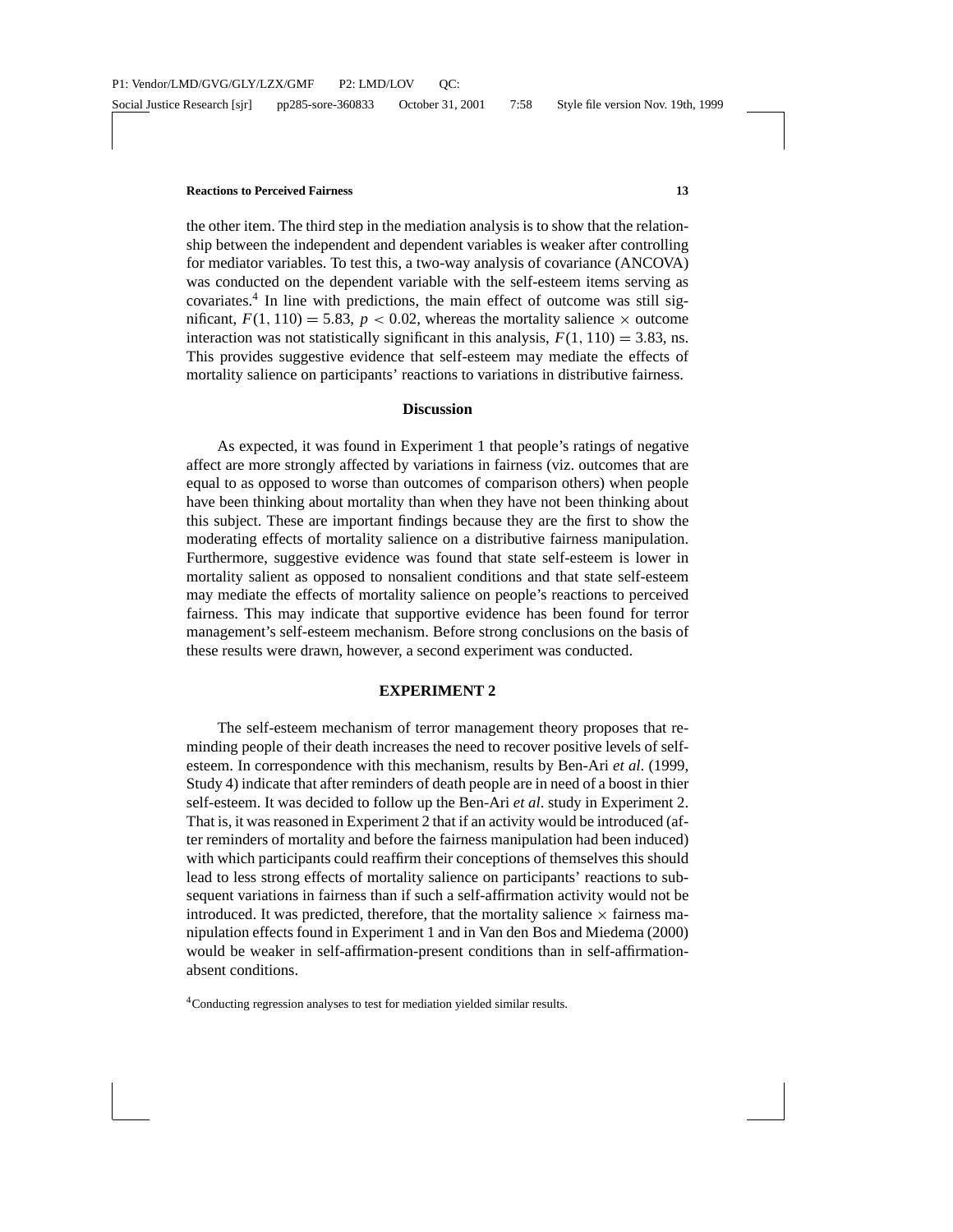In Experiment 2, a manipulation of self-affirmation was used that took a short amount of time: Participants were or were not asked to write down three positive aspects of themselves. To enhance the robustness of the findings reported in this paper and to rule out alternative explanations, some changes were made compared to Experiment 1: Following previous terror management studies (e.g., McGregor *et al*., 1998), participants in the mortality nonsalient condition were asked to write down their responses to two questions about them taking exams. Because there are a number of fairness manipulations, it was important to show that similar results can emerge across operationalizations. Therefore, the fairness manipulation of Experiment 2 consisted of the most generally accepted and best-documented manipulation in procedural justice experiments: Participants either received or did not receive an opportunity to voice their opinion about a decision (cf. Van den Bos *et al*., 1997a; Van den Bos and Miedema, 2000, Experiments 1 and 2). Main dependent variables in Experiment 2 were again ratings of negative affect. To get an indication of the reliability with which negative affect was measured, I solicited four negative affect items in Experiment 2: The dependent variable list included the same negative affect item as in Experiment 1 (hostility) and three other negative affect items that were derived from previous justice experiments (anger, furiousness, and sadness; cf. Van den Bos and Miedema, 2000; Van den Bos and Spruijt, in press; Van den Bos and Van Prooijen, in press).

## **Method**

#### *Participants and Design*

One hundred and sixty students (53 men and 107 women) at Leiden University participated in the experiment and were paid for their participation. Participants were randomly assigned to one of the conditions of the 2 (self-affirmation: present vs. absent)  $\times$  2 (mortality salience: salient vs. nonsalient)  $\times$  2 (procedure: voice vs. no voice) factorial design. A minimum of 18 and a maximum of 22 participants took part in each of the eight conditions.

#### *Experimental Procedure*

The experimental procedure was the same as in Experiment 1, except for the points mentioned earlier. Participants participated in the experiment and answered the questions that constituted the dependent variables and the manipulation checks before participating in two other, unrelated studies. The studies lasted a total of 105 min, and participants were paid 17.50 Dutch guilders for their participation.

The mortality *salient* condition was induced in the same way as in Experiment 1. Following previous terror management experiments (e.g., Harmon-Jones *et al*., 1997), participants in the *nonsalient* condition of Experiment 2 were asked to write down on a piece of paper next to the computer their answers to the questions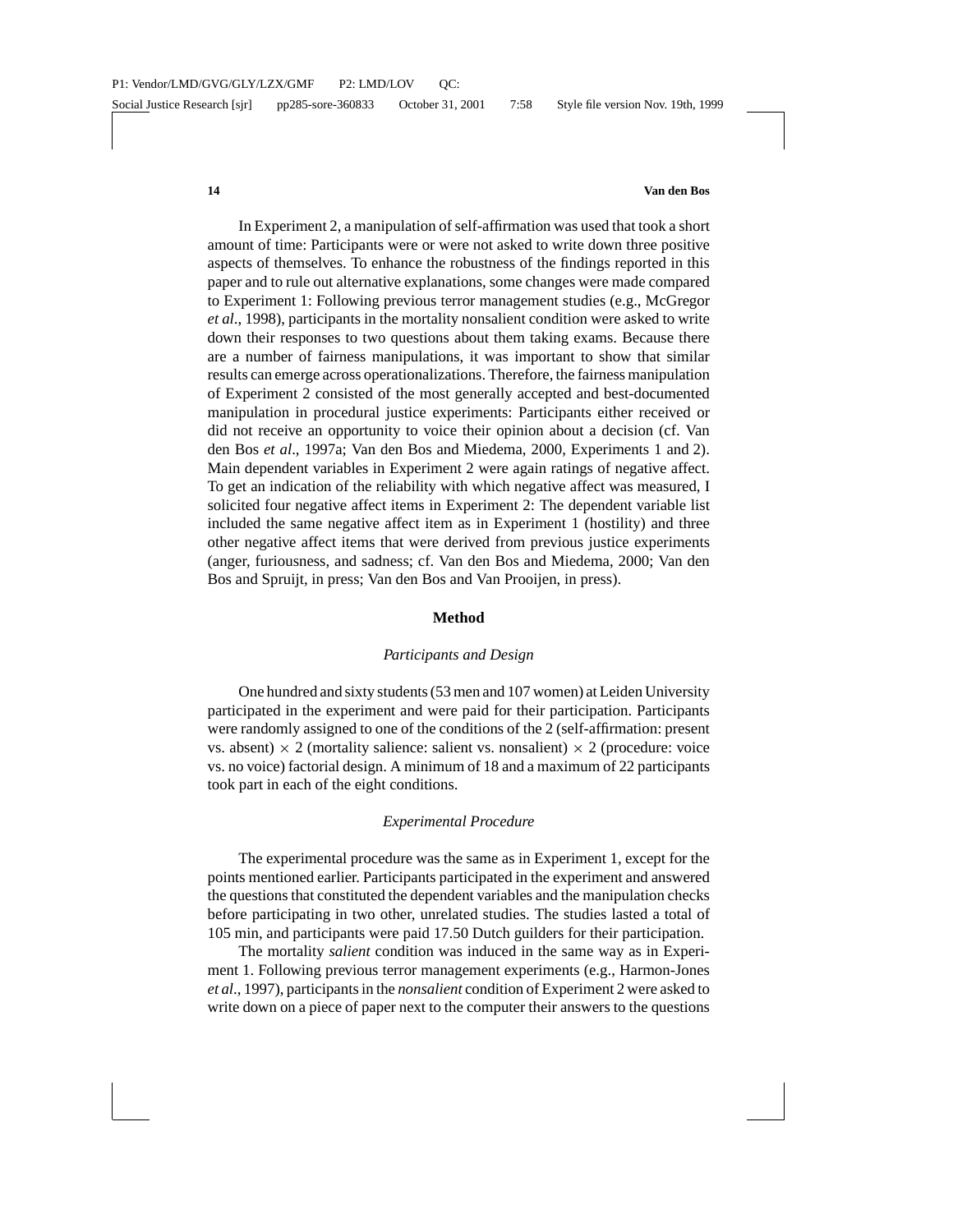(1) "Please briefly describe the emotions that the thought of you taking exams arouses in you," and (2) "Please write down, as specifically as you can, what you think will happen to you as you take exams." After the mortality salience manipulation, participants answered the PANAS. The positive and negative subsets of the PANAS yielded reliable scales ( $\alpha s = 0.83$  and 0.80, respectively). After this, selfaffirmation was manipulated. Participants in the self-affirmation-*present* condition were asked to write down three positive aspects of themselves on a new piece of paper. Participants in the self-affirmation-*absent* condition were not asked this.

The procedure was then manipulated. In the *voice* condition, the experimenter allegedly asked participants, by means of the computer network, to type in their opinion about the percentage of tickets that they should receive relative to Other. Participants in the *no-voice* condition were informed that they would not be asked to type their opinion about the percentage of tickets that they should receive relative to Other. (In reality, however, all stimulus information was preprogrammed; an experimental procedure to which none of the participants objected upon debriefing.)

After this, participants were asked questions pertaining to the dependent variables and manipulation checks. Following previous fairness experiments (e.g., Van den Bos and Miedema, 2000; Van den Bos and Spruijt, in press; Van den Bos and Van Prooijen, in press), main dependent variables were ratings of negative affect, which were assessed in Experiment 2 by asking participants how hostile  $(1 - not at all hostile, 7 - very hostile),$  angry  $(1 - not at all angry, 7 - very angry),$ furious (1 – not at all furious,  $7$  – very furious), and sad (1 – not at all sad,  $7$  – very sad) they felt about the way they were treated. These dependent variables were averaged to form a reliable scale of negative affect ( $\alpha = 0.90$ ).

Following previous fairness studies, the manipulation of procedure was checked by asking participants to what extent they agreed with the statement that they had been given an opportunity to voice their opinion about the percentage of tickets that they should receive relative to Other (1 – strongly disagree, 7 – strongly agree) and to what extent they agreed with the statement that they had *not* been given an opportunity to voice their opinion about the percentage of tickets that they should receive relative to Other (1 – strongly disagree, 7 – strongly agree). (Following previous work on self-affirmation (e.g., Liu and Steele, 1986; Steele and Liu, 1983; Wiesenfeld *et al*., 1999) and terror management (e.g., Arndt *et al*., 1999; Greenberg *et al*., 1990; Harmon-Jones *et al*., 1997; McGregor *et al*., 1998), the manipulations of self-affirmation and mortality salience were not explicitly checked, but debriefing interviews indicated that these manipulations were induced as intended. Furthermore, results to be presented below show that these manipulations had well-intended effects on the dependent variables.) Finally, to further validate the manipulation of procedure, participants' procedural fairness judgments were solicited by asking participants how fair  $(1 - \text{very unfair}, 7 - \text{very}$ fair) and justified  $(1 - \text{very unjustified}, 7 - \text{very justified})$  they considered the way in which they had been treated. When the participants had answered these questions,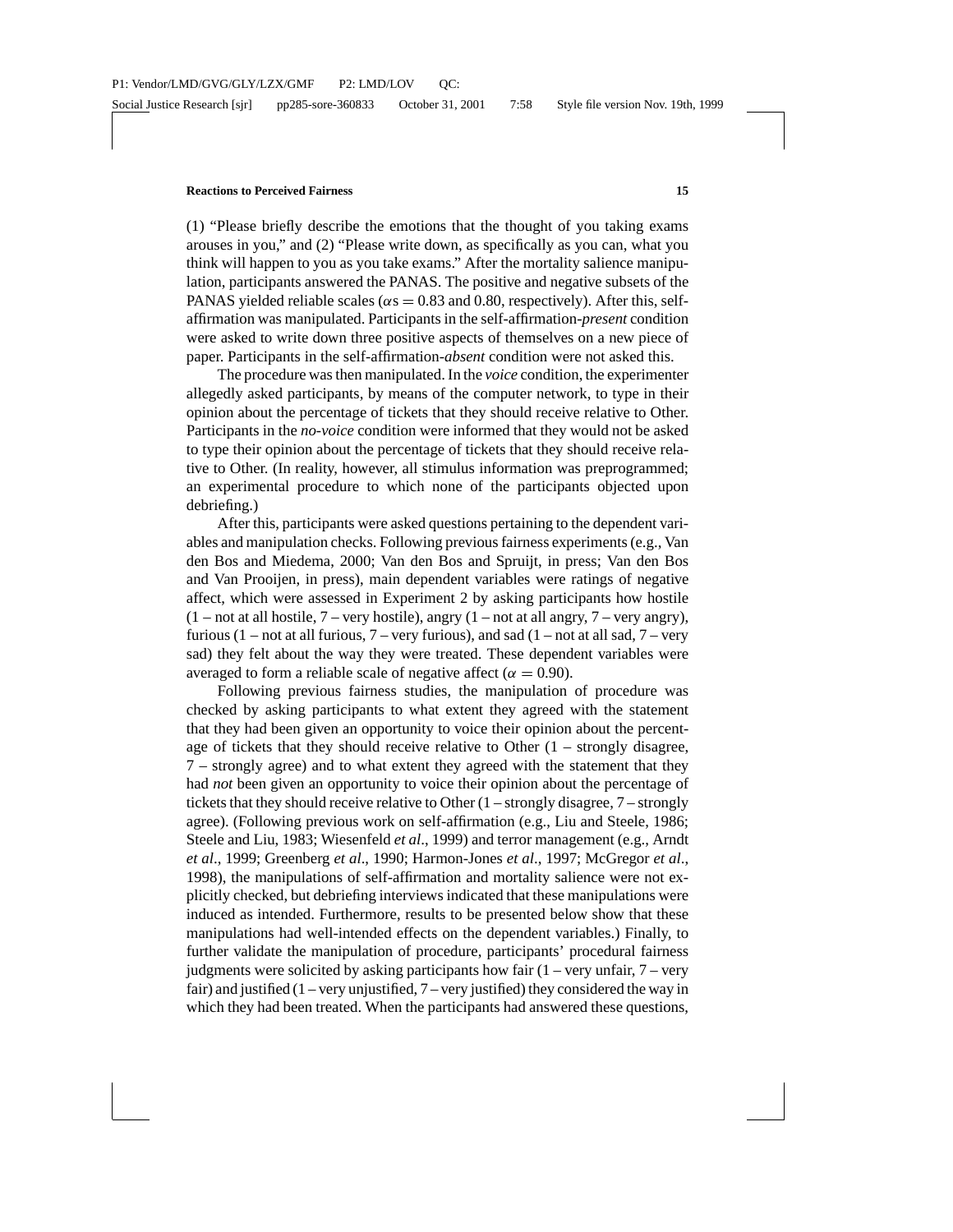and had completed the other experiments in which they would participate, they were thoroughly debriefed and paid for their participation.

## **Results**

#### *Manipulation Checks*

A three-way MANOVA on the two manipulation checks of procedure (the voice check and the no-voice check) yielded only a main effect of procedure at both the multivariate level and the univariate levels: multivariate  $F(2, 151) = 226.90$ ,  $p < 0.001$ ; for the voice check,  $F(1, 152) = 432.71$ ,  $p < 0.001$ ; for the no-voice check,  $F(1, 152) = 310.76$ ,  $p < 0.001$ . Inspection of the means indicated that participants in the voice condition agreed more with the statement that they received an opportunity to voice their opinion ( $M = 6.0$ , SD = 1.5) than did participants in the no-voice condition ( $M = 1.5$ , SD = 1.2). Participants in the no-voice condition agreed more with the statement that they did *not* receive an opportunity to voice their opinion ( $M = 6.2$ , SD = 1.6) than did participants in the voice condition ( $M = 1.9$ , SD = 1.5). This suggests that procedure was successfully operationalized.

Similarly, participants' procedural fairness judgments (procedural fairness and justification) yielded only a main effect of procedure at both the multivariate level and the univariate levels: multivariate  $F(2, 151) = 97.70$ ,  $p < 0.001$ ; for procedural fairness judgments,  $F(1, 152) = 170.24$ ,  $p < 0.001$ ; for procedural justification judgments,  $F(1, 152) = 162.35$ ,  $p < 0.001$ . As expected, participants who had received an opportunity to voice their opinion judged the procedure to be more fair ( $M = 5.4$ , SD = 1.6) and more justified ( $M = 5.3$ , SD = 1.4) than participants who did not receive such an opportunity ( $Ms = 2.4$  and  $2.5$ , SDs = 1.3 and 1.4, respectively). This yields additional evidence that the manipulation of procedure was perceived as intended.

## *PANAS Findings*

As expected, a three-way MANOVA on the PANAS scales yielded no significant effects at both the multivariate level and the univariate levels. This shows that, as expected, mortality salience (as well as self-affirmation and procedure—which were not induced at the moment the PANAS was administered) had no effects on the PA scale ( $M = 3.0$ , SD = 0.6) and the NA scale ( $M = 1.4$ , SD = 0.4).

### *Comparability Measures*

As expected, participants' comparability judgments yielded no significant effects at both the multivariate level and the univariate levels. Participants indicated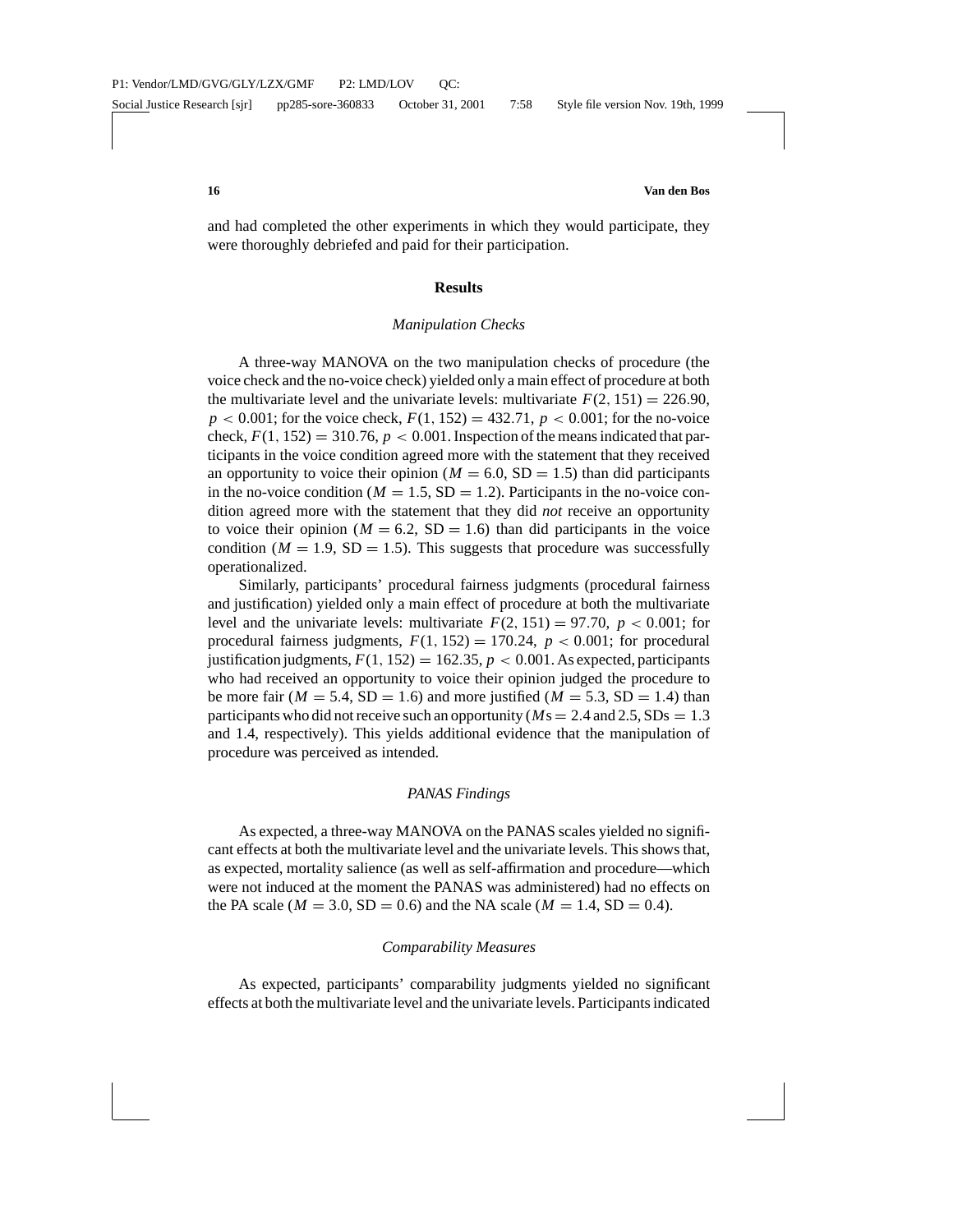that the other participant had performed equally well in the work round ( $M = 4.0$ ,  $SD = 0.3$ ), and was equally good in performing the tasks ( $M = 4.0$ ,  $SD = 0.2$ ). Thus, participants thought of the other person as a comparable person with respect to the tasks that were completed in the experiment.

# *Percentage Findings*

Participants who were allowed voice  $(n = 80)$  typed in their opinion about the percentage tickets that they should receive relative to the other participant. A 2 (self-affirmation)  $\times$  2 (mortality salience) analysis of variance (ANOVA) yielded no significant effects. Inspection of the means indicated that participants typed in that the lottery tickets should be divided equally between themselves and the other participant: Seventy-three of the participants answered that they should get 50% of the tickets, and the mean percentage was  $50.2\%$  (SD = 8.7). These findings are supportive of equity theory: Participants preferred to divide outcomes equally between themselves and the other participant (who contributed an equal amount of inputs, and who hence deserved, according to equity theory, to receive the same amount of outputs as the participants themselves).

## *Dependent Variables*

Main dependent variables were participants' ratings of negative affect after all independent variables had been induced. The means and standard deviations of the negative affect scale are displayed in Table II. A three-way ANOVA on the negative affect scale yielded only a main effect of procedure,  $F(1, 152) =$ 48.28, *p* < 0.001, a main effect of self-affirmation, *F*(1, 152) = 4.15, *p* < 0.05, and an interaction between self-affirmation, mortality salience, and procedure,  $F(1, 152) = 5.01$ ,  $p < 0.03$ . The main effect of procedure indicated that participants' ratings of affect were less negative when they received an opportunity to voice their opinion than when they did not receive such an opportunity. The main effect of self-affirmation showed that participants affect ratings were less negative when they had written down positive aspects of themselves than when they had not

**Table II.** Means and Standard Deviations of Ratings of Negative Affect as a Function of Self-Affirmation, Mortality Salience, and Procedure (Experiment 2)

| Procedure         | Self-affirmation absent |                      | Self-affirmation present |                      |
|-------------------|-------------------------|----------------------|--------------------------|----------------------|
|                   | Mortality salient       | Mortality nonsalient | Mortality salient        | Mortality nonsalient |
| Voice<br>No voice | 1.6(0.8)<br>3.5(1.1)    | 2.1(1.3)<br>2.9(1.4) | 1.6(0.8)<br>2.6(1.2)     | 1.4(0.8)<br>3.0(1.5) |

*Note.* Values are *M*(SD) values. Means are on 7-point scales, with higher values indicating higher ratings of negative affect.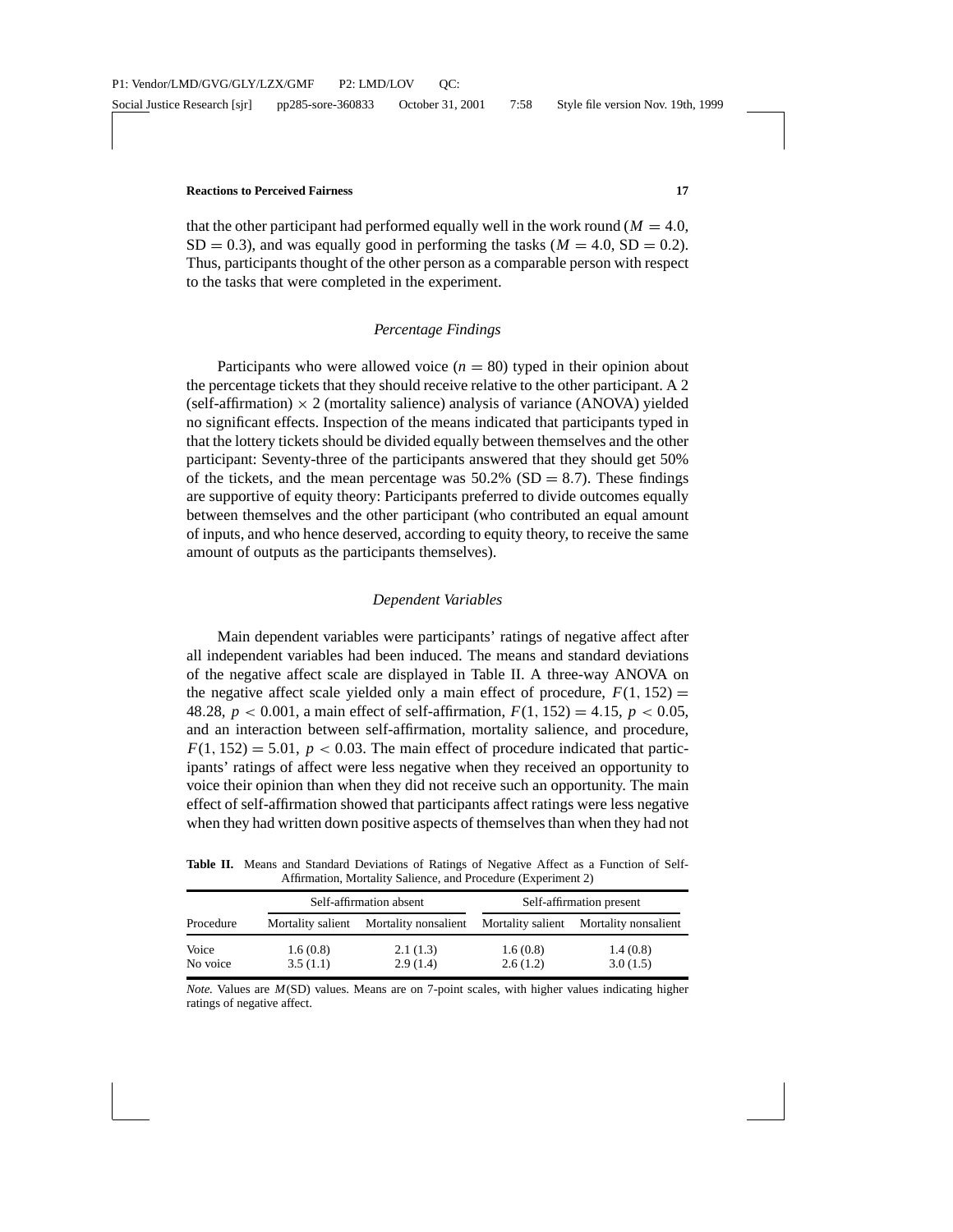done this. More interesting, the three-way interaction effect qualified these effects. To interpret whether this interaction effect provided corroborative evidence for the hypothesis of Experiment 2, 2 (mortality salience)  $\times$  2 (procedure) ANOVAs were conducted within the two self-affirmation conditions.

As predicted, within the self-affirmation-*absent* condition only a main effect of procedure,  $F(1, 152) = 25.28$ ,  $p < 0.001$ , and an interaction between mortality salience and procedure,  $F(1, 152) = 3.96$ ,  $p < 0.05$ , was found. The main effect of procedure indicated that participants' affect ratings were less negative when they received voice than when they received no voice. More important, however, the interaction effect shows that this procedure effect was stronger in the mortality salient condition,  $F(1, 152) = 27.37$ ,  $p < 0.001$ ,  $\eta^2 = 0.15$ , than in the nonsalient condition,  $F(1, 152) = 4.19$ ,  $p < 0.05$ ,  $p^2 = 0.03$ . In further correspondence with my predictions, within the self-affirmation-*present* condition only a main effect of procedure was found,  $F(1, 152) = 23.02$ ,  $p < 0.001$  (other  $Fs < 1.39$ ,  $ps >$ 0.24), indicating that participants' ratings of affect were less negative when they had received voice as opposed to no voice.

As an aside, it can be noted here that within the self-affirmation-absent conditions, mortality salience had a significant effect on the negative affect scale within the *no-voice* conditions,  $F(1, 152) = 4.26$ ,  $p < 0.05$ , and was not statistically significant within the voice conditions,  $F(1, 152) = 2.21$ , ns. (As expected, within the self-affirmation-present conditions, mortality salience had no significant effects within both procedure conditions.) I will return to this in the General Discussion.

## **Discussion**

The findings of Experiment 2 support terror management theory's predictions: As expected, within the self-affirmation-*absent* conditions it was found that people's ratings of negative affect are more strongly influenced by variations in fairness (viz. voice vs. no-voice procedures) when they have been thinking about mortality than when they have not been thinking about this subject. Furthermore, as hypothesized, this mortality salience  $\times$  procedure effect was less strong within the self-affirmation-*present* conditions. In fact, this latter interaction effect was statistically not significant, providing strong evidence for the predictions derived from terror management theory.

### **GENERAL DISCUSSION**

The findings of both experiments presented here show that reminders of death lead to stronger effects of perceived fairness on ratings of negative affect. Furthermore, this effect of mortality salience can be found on people's reactions toward both procedural fairness (Experiment 2) and distributive fairness (Experiment 1).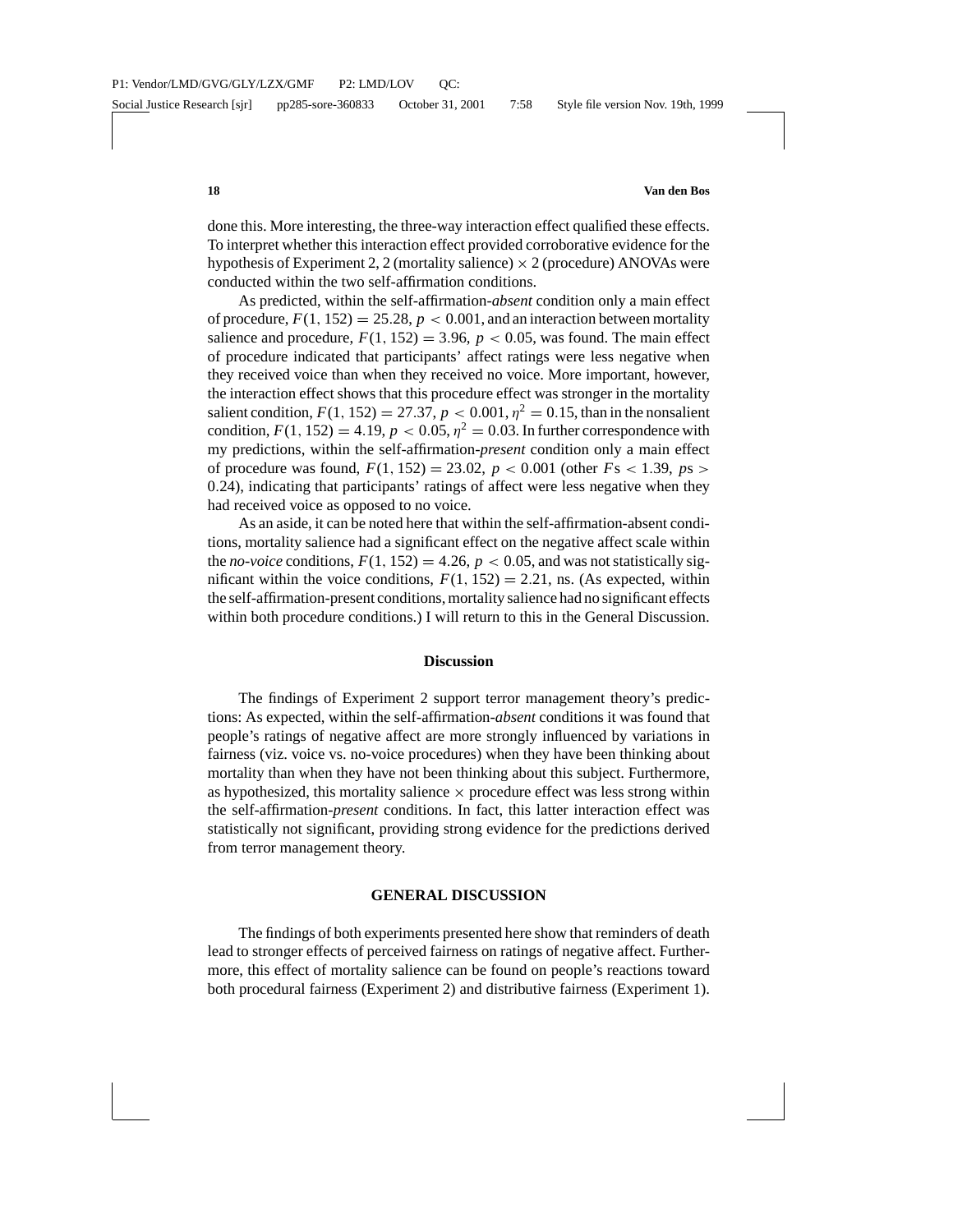The self-esteem mechanism of terror management theory proposes that reminding people of their death increases the need to recover positive levels of self-esteem. In correspondence with this mechanism, Experiment 2 suggests that after reminders of death people are in need for a boost in their self-esteem. That is, Experiment 2 shows that introducing an activity (after reminders of mortality and before the fairness manipulation had been induced) with which people can reaffirm their conceptions of themselves leads to less strong effects of mortality salience on people's reactions to subsequent variations in fairness than not introducing such a self-affirmation activity. Experiment 1 also supported the self-esteem mechanism in that suggestive evidence was found that state self-esteem is lower in mortality salient as opposed to nonsalient conditions and that state self-esteem may mediate the effects of mortality salience on people's reactions to perceived fairness.

It should be noted here that results of Experiment 1 were less strong than the findings of Experiment 2. This may have to do with the measurement of selfesteem in Experiment 1. After all, previous terror management studies showed no strong indications that people report reductions in *explicit* self-esteem after being verbally reminded of death (Greenberg *et al*., 1992). Experiment 1 suggested that reminders of death can lower explicit self-esteem, but—in correspondence with previous terror management studies (see Greenberg *et al*., 1992)—the effects of Experiment 1 were not very strong. Future research might want to use *implicit* measures of self-esteem (as Koole *et al*., 2000, did). It should be emphasized here, however, that pilot studies showed that assessment of all 26 letters of the alphabet (cf. Koole *et al*., 2000) would take too long. More important, researchers have not yet converged on how to assess implicit self-esteem (Greenwald and Banaji, 1995). This suggests that conceptual questions can be raised as to how to measure implicit self-esteem in a valid way. All in all, future research exploring the effects of reminders of death on implicit and explicit self-esteem clearly is needed. When we take the findings of Experiments 1 and 2 together, however, it seems reasonable to suggest that after reminders of death people are in need for a boost in their self-esteem and that this affects how they react to perceived fairness.

It is also important to point out here that in Experiment 1 the main effect of outcome remained significant when self-esteem was controlled statistically and that in Experiment 2 the main effect of procedure was significant within the selfaffirmation absent condition. This suggests that, presumably, the effect of fairness manipulations (outcome and procedure) on negative affect are mediated in part via some other mechanism(s) than self-esteem (as indeed has been demonstrated in past research), and that the latter mechanism becomes particularly salient under conditions of mortality salience (cf. the current paper) and/or uncertainty salience (cf. Van den Bos, 2001).<sup>5</sup> Future research in needed to investigate these issues.

<sup>5</sup>I thank an anonymous reviewer for pointing this out.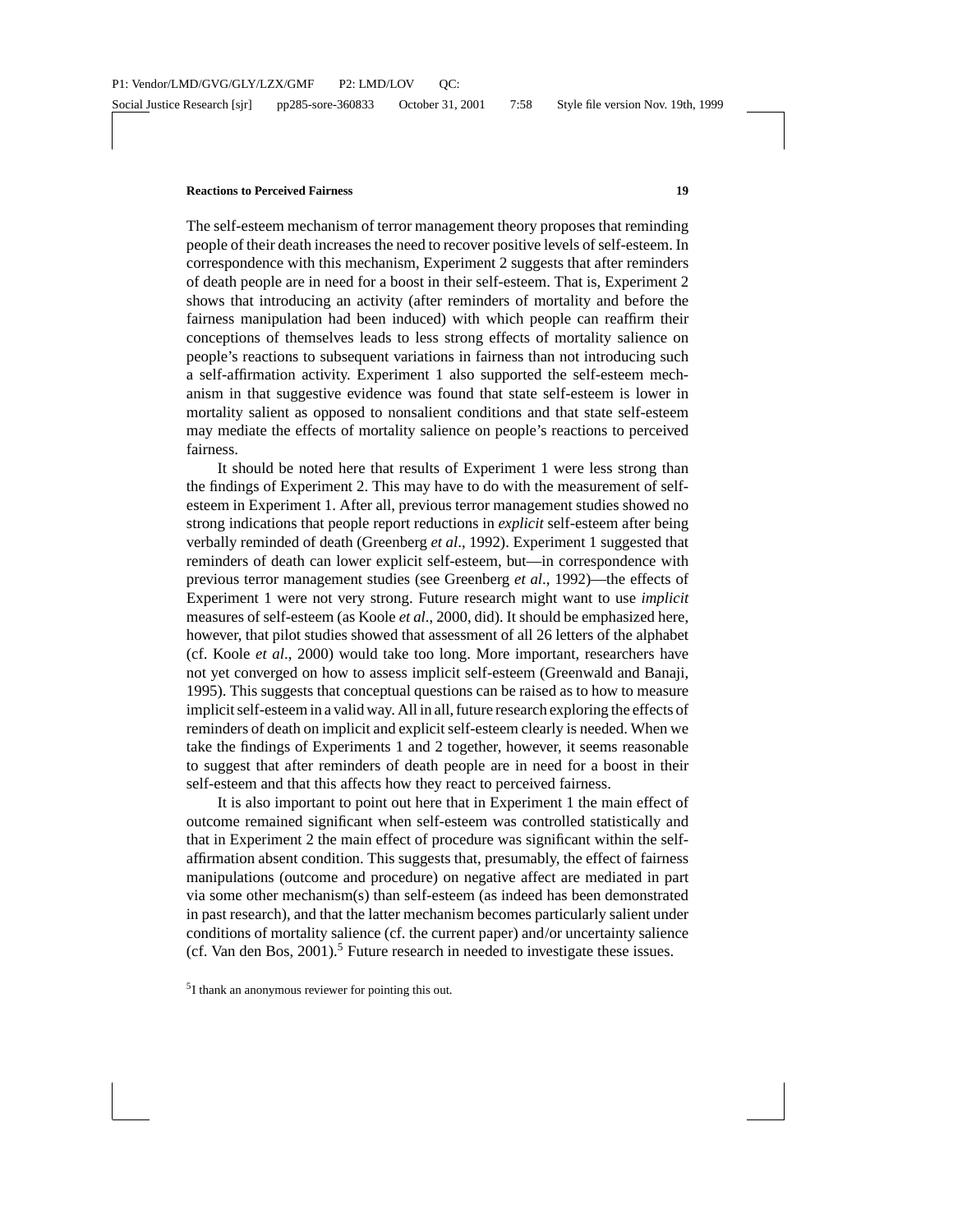A close inspection of the findings reported in the current paper shows that in Experiment 2 significant effects of mortality salience were found on participants' affect ratings within the *unfair* conditions and not within the fair conditions. In Experiment 1, effects of mortality salience did not reach conventional levels of significance within both the fair and unfair conditions  $(0.11 < p<sub>S</sub> < 0.20)$ . These differential findings may have been caused, among other things, by the difference in psychological impact of the different fairness manipulations of Experiments 1 versus 2. Future research may want to find out when fairness versus unfairness affects people's reactions stronger as a function of mortality salience. However, it should be noted here that the Van den Bos and Miedema (2000) findings are in agreement with the present findings. That is, in two out of three experiments of the Van den Bos and Miedema paper significant effects of mortality salience were found within the *unfair* conditions, and not within the fair conditions.

Thus, the findings of both Van den Bos and Miedema (2000) and the current paper suggest that mortality salience tends to affect people's reactions to unfair events stronger than reactions to fair events. Perhaps these findings are related to notions ventilated by several authors (e.g., Folger, 1984; Folger and Cropanzano, 1998; see also Brockner and Wiesenfeld, 1996; Van den Bos *et al*., 1997b; Van den Bos and Van Prooijen, in press) that—although they can be affected by fair events, of course—people tend to be more strongly affected by unfair events than by fair events. Perhaps, this also explains why Van den Bos and Miedema found stronger effects on ratings of negative as opposed to positive affect (leading me to choose negative affect as the main dependent variable in the experiments reported here). All these suggestions may imply that people's reactions to perceived fairness may be more strongly affected in negative than in positive domains of human life. Future research may want to explore these important implications.

It should be emphasized here that there is evidence in the research literature that high self-esteem persons are more affected by their perceived level of voice than low self-esteem persons are (Brockner *et al*., 1998). Most pertinent for the present purposes, the fifth study in the Brockner *et al*. paper consisted of an experimental design in which procedure (voice vs. no voice) and participants' beliefs about their capability to provide meaningful input (higher vs. lower) were orthogonally manipulated. Results showed that procedure had a greater impact on the satisfaction level of participants who had been led to believe that they were more capable of providing meaningful input. In contrast with this, Vermunt *et al*. (in press) found that procedural fairness information was more strongly related to the reactions of low as opposed to high self-esteem respondents. These differential findings may have been caused by different operationalizations of self-esteem and fairness (for details, see Brockner *et al*., 1998; Vermunt *et al*., in press). Future research may want to explore the role of different operationalizations of the concepts investigated in the Brockner *et al*. paper, the Vermunt *et al*. paper, and the current paper.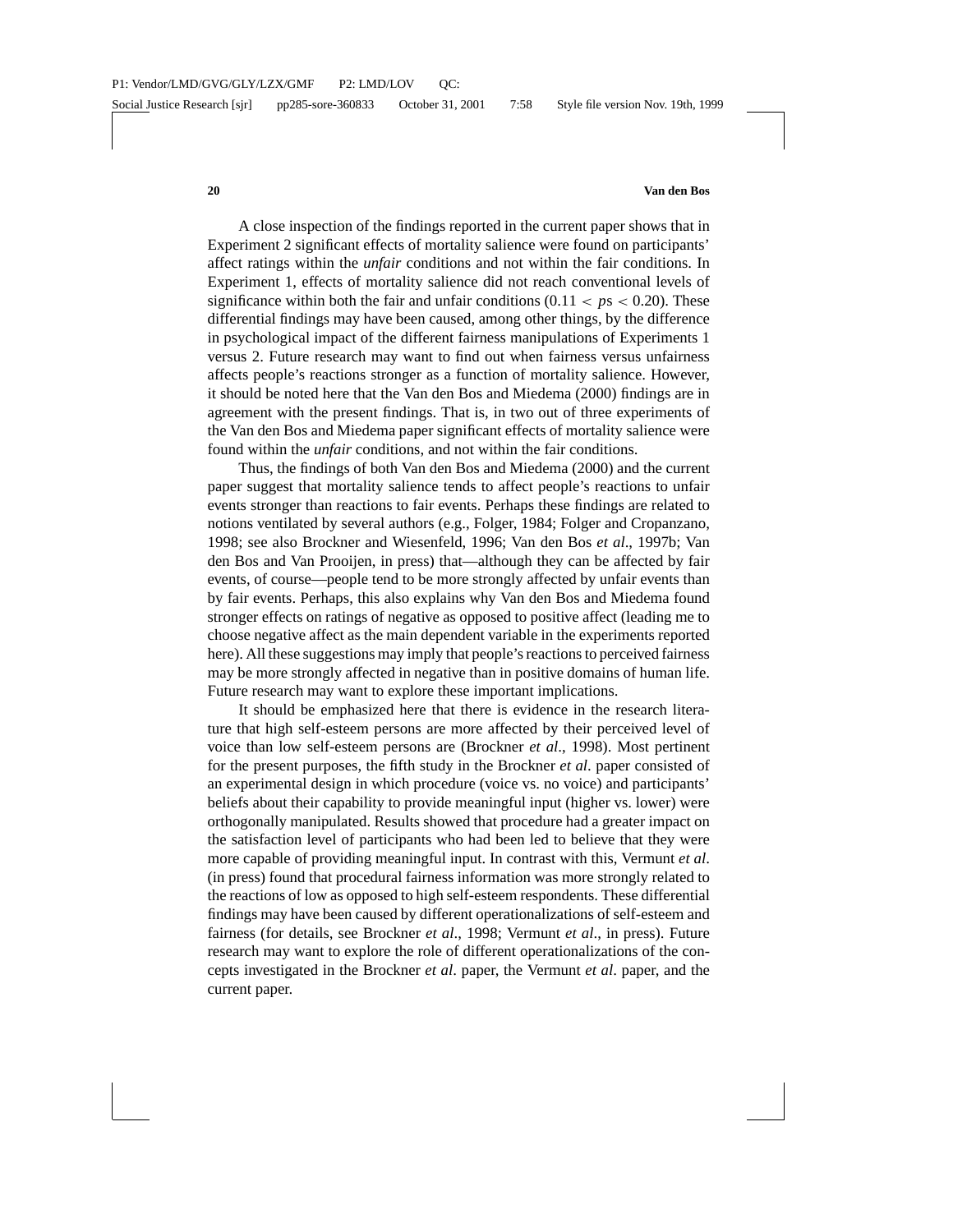Future research on self-esteem and fairness may also want to focus on the effects that perceived fairness may have on people's self-esteem. After all, some studies have shown that the experience of fair events can lead to higher levels of state self-esteem than the experience of unfair events (Koper *et al*., 1993). Focusing on self-esteem as both a moderator variable of people's reactions to perceived fairness (cf. Brockner *et al*., 1998; Vermunt *et al*., in press; the current paper) and an effect variable of the experience of fairness (cf. Koper *et al*., 1993) ultimately may contribute to a more refined analysis of the relationship between self-esteem and perceived fairness. The Koper *et al*. findings also are important because they suggest that perceived fairness is not only related to people's cultural norms and values (Lind and Tyler, 1988; Van den Bos and Miedema, 2000), but also affects people's self-esteem. In other words, the experience of fair or unfair events after reminders of death may not only be related to terror management's cultural worldview mechanism (as Van den Bos and Miedema, 2000, suggested) but also to the theory's self-esteem mechanism. Thus, because fairness may be related to both mechanisms, investigating how people react to fair or unfair events after reminders of mortality may be of special importance for terror management theory. It is my hope that the current paper will stimulate future researchers to further explore these exciting issues. This may help scientists in their progress toward understanding the psychology of people's reactions to perceived fairness.

## **ACKNOWLEDGMENTS**

The research reported in this paper was supported by a fellowship of the Royal Netherlands Academy of Arts and Sciences. I thank Mark Dechesne, Sander Koole, Leo Montada, Jerry Suls, Henk Wilke, and anonymous reviewers for their comments on earlier versions of this paper; and Bregje van der Weyden and Kirstin van Veen for their assistance with Experiments 1 and 2, respectively.

## **REFERENCES**

- Adams, J. S. (1965). Inequity in social exchange. In Berkowitz, L. (ed.), *Advances in Experimental Social Psychology*, Academic Press, New York, Vol. 2, pp. 267–299.
- Arndt, J., and Greenberg, J. (1999). The effects of a self-esteem boost and mortality salience on responses to boost relevant and irrelevant worldview threats. *Pers. Soc. Psychol. Bull*. 25: 1331– 1341.
- Arndt, J., Greenberg, J., Solomon, S., Pyszczynski, T., and Schimel, J. (1999). Creativity and terror management: Evidence that creative activity increases guilt and social projection following mortality salience. *J. Pers. Soc. Psychol*. 77: 19–32.
- Baron, R. M., and Kenny, D. A. (1986). The moderator-mediator variable distinction in social psychological research: Conceptual, strategic, and statistical considerations. *J. Pers. Soc. Psychol*. 51: 1173–1182.
- Ben-Ari, O. T., Florian, V., and Mikulincer, M. (1999). The impact of mortality salience on reckless driving: A test of terror management mechanisms. *J. Pers. Soc. Psychol*. 76: 35–45.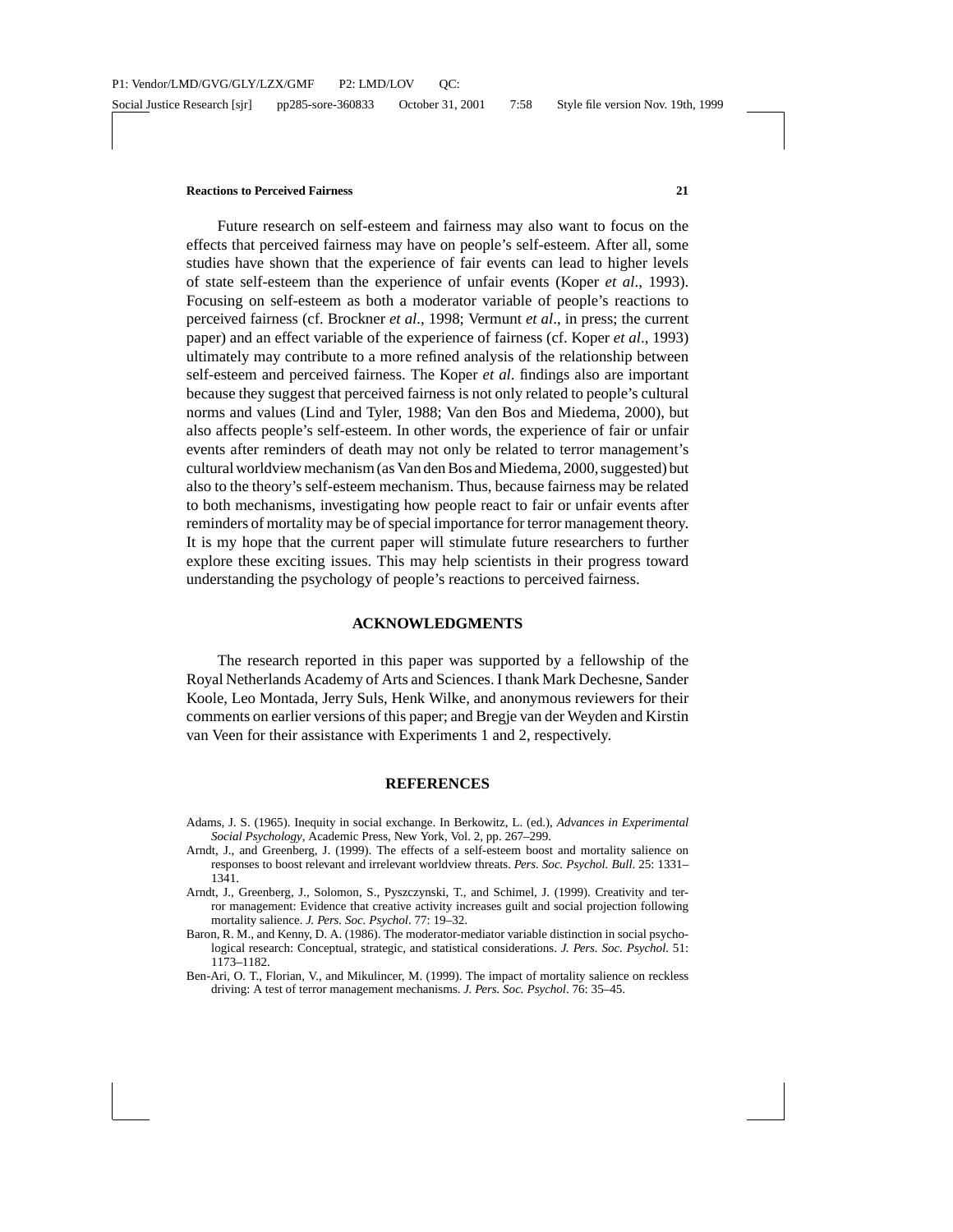- Brockner, J., Heuer, L., Siegel, P. A., Wiesenfeld, B., Martin, C., Grover, S., Reed, T., and Bjorgvinsson, S. (1998). The moderating effect of self-esteem in reaction to voice: Converging evidence from five studies. *J. Pers. Soc. Psychol*. 75: 394–407.
- Brockner, J., and Wiesenfeld, B. M. (1996). An integrative framework for explaining reactions to decisions: Interactive effects of outcomes and procedures. *Psychol. Bull*. 120: 189–208.
- Folger, R. (1984). Preface. In Folger, R. (ed.), *The Sense of Injustice: Social Psychological Perspectives*, Plenum, New York, pp. ix–x.
- Folger, R., and Cropanzano, R. (1998). *Organizational Justice and Human Resource Management*, Sage, Thousand Oaks, CA.
- Folger, R., Rosenfield, D., Grove, J., and Corkran, L. (1979). Effects of "voice" and peer opinions on responses to inequity. *J. Pers. Soc. Psychol*. 37: 2253–2261.
- Greenberg, J., and Folger, R. (1983). Procedural justice, participation, and the fair process effect in groups and organizations. In Paulus, P. B. (ed.), *Basic Group Processes*, Springer-Verlag, New York, pp. 235–256.
- Greenberg, J., Pyszczynski, T., Solomon, S., Rosenblatt, A., Veeder, M., Kirkland, S., and Lyon, D. (1990). Evidence for terror management theory II: The effects of mortality salience on reactions to those who threaten or bolster the cultural worldview. *J. Pers. Soc. Psychol*. 58: 308–318.
- Greenberg, J., Solomon, S., and Pyszczynski, T. (1997). Terror management theory of self-esteem and cultural worldviews: Empirical assessments and conceptual refinements. In Zanna, M. (ed.), *Advances in Experimental Social Psychology*, Academic Press, New York, Vol. 29, pp. 61–139.
- Greenberg, J., Solomon, S., Pyszczynski, T., Rosenblatt, A., Burling, J., Lyon, D., Simon, L., and Pinel, E. (1992). Why do people need self-esteem? Converging evidence that self-esteem serves an anxiety-buffering function. *J. Pers. Soc. Psychol*. 63: 913–922.
- Greenwald, A. G., and Banaji, M. R. (1995). Implicit social congnition: Attitudes, self-esteem, and stereotypes. *Psychol. Rev*. 102: 4–27.
- Harmon-Jones, E., Simon, L., Greenberg, J., Pyszczynski, T., Solomon, S., and McGregor, H. (1997). Terror management theory and self-esteem: Evidence that increased self-esteem reduces mortality threats. *J. Pers. Soc. Psychol*. 72: 24–36.
- Heatherton, T. F., and Polivy, J. (1991). Development and validation of a scale for measuring state self-esteem. *J. Pers. Soc. Psychol*. 60: 895–910.
- Koole, S. L., Dechesne, M., and Van Knippenberg, A. (2000). *The Sting of Death: Evidence That Reminders of Mortality Undermine Implicit Self-Esteem*. Unpublished manuscript.
- Koper, G., Van Knippenberg, D., Bouhuijs, F., Vermunt, R., and Wilke, H. (1993). Procedural fairness and self-esteem. *Eur. J. Soc. Psychol*. 23: 313–325.
- Lind, E. A., and Tyler, T. R. (1988). *The Social Psychology of Procedural Justice*, Plenum, New York.
- Liu, T. J., and Steele, C. M. (1986). Attributional analysis of self-affirmation. *J. Pers. Soc. Psychol*. 51: 531–540.
- McGregor, H. A., Lieberman, J. D., Greenberg, J., Solomon, S., Arndt, J., Simon, L., and Pyszczynski, T. (1998). Terror management and aggression: Evidence that mortality salience motivates aggression against worldview-threatening others. *J. Pers. Soc. Psychol*. 74: 590–605.
- Pyszczynski, T. A., Greenberg, J., and Solomon, S. (1999). A dual-process model of defense against conscious and unconscious death-related thoughs: An extension of terror management theory. *Psychol. Rev*. 106: 835–845.
- Rosenblatt, A., Greenberg, J., Solomon, S., Pyszczynski, T., and Lyon, D. (1989). Evidence for terror management theory I: The effects of mortality salience on reactions to those who violate or uphold cultural values. *J. Pers. Soc. Psychol*. 57: 681–690.
- Solomon, S., Greenberg, J., and Pyszczynski, T. (1991). A terror management theory of social behavior: The psychological functions of self-esteem and cultural worldviews. In Berkowitz, L. (ed.), *Advances in Experimental Social Psychology*, Academic Press, New York, Vol. 24, pp. 93–159.
- Steele, C. M., and Liu, T. J. (1983). Dissonance processes as self-affirmation. *J. Pers. Soc. Psychol*. 45: 5–19.
- Tyler, T. R., and Lind, E. A. (1992). A relational model of authority in groups. In Zanna, M. (ed.), *Advances in Experimental Social Psychology*, Academic Press, San Diego, CA, Vol. 25, pp. 115– 191.
- Tyler, T. R., and Smith, H. J. (1998). Social justice and social movements. In Gilbert, D., Fiske, S. T., and Lindzey, G. (eds.), *Handbook of Social Psychology*, McGraw-Hill, Boston, MA, Vol. 4, pp. 595–629.